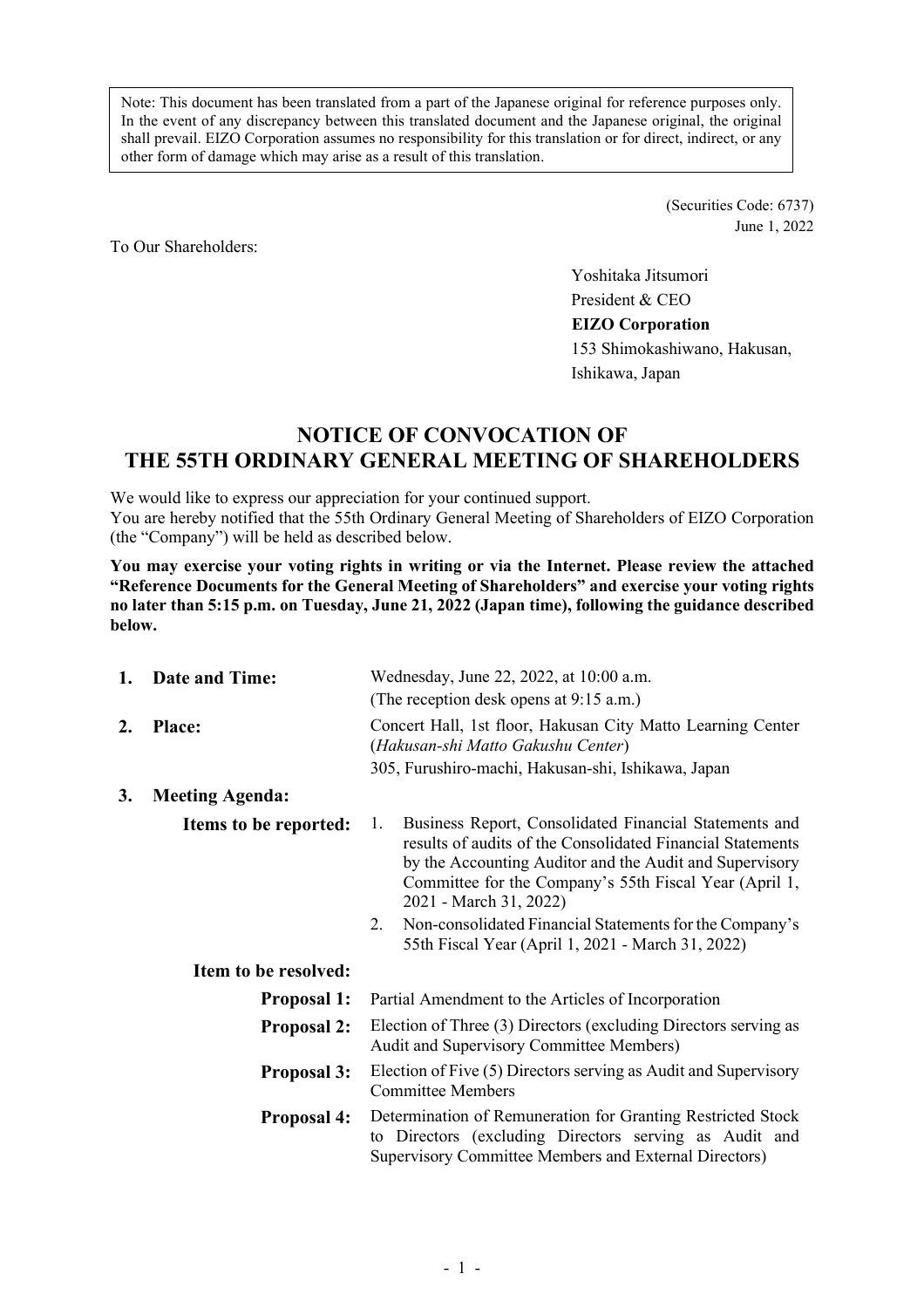- When attending the General Meeting of Shareholders, please submit the enclosed Voting Rights Exercise Form at the reception desk.
- Pursuant to laws and regulations, and the provisions of Article 16 of the Articles of Incorporation of the Company, of the documents to be attached to this Notice, "Consolidated Statement of Changes in Equity," "Notes to Consolidated Financial Statements," "Non-consolidated Statement of Changes in Equity" and "Notes to Non-consolidated Financial Statements" are posted on the Company's website below and are not provided in this Notice.

Therefore, the documents attached to this Notice are a part of the Consolidated Financial Statements and Non-consolidated Financial Statements audited by the Accounting Auditor and the Audit and Supervisory Committee, in preparing their respective audit reports.

- If any revisions should be made to the Reference Documents for the General Meeting of Shareholders, Business Reports, Consolidated Financial Statements, and Non-consolidated Financial Statements, they will be posted on the Company's website, as mentioned below.
- An explanatory meeting will be held after the General Meeting of Shareholders to deepen shareholders' understanding of the Company's corporate strategy and business model.
- Please note that the Company's Directors and staff will be in business casual ("Cool Biz") at the General Meeting of Shareholders.
- After the General Meeting of Shareholders, the outcomes of resolutions will be posted on the Company's website below.

The Company's website (https://www.eizo.co.jp/ir/stock/invitation/)

- A video recording of the General Meeting of Shareholders will be made available on the Company's website indicated above afterwards (Japanese only). When viewing the video, please enter the common ID and password for shareholders indicated on the enclosed guide.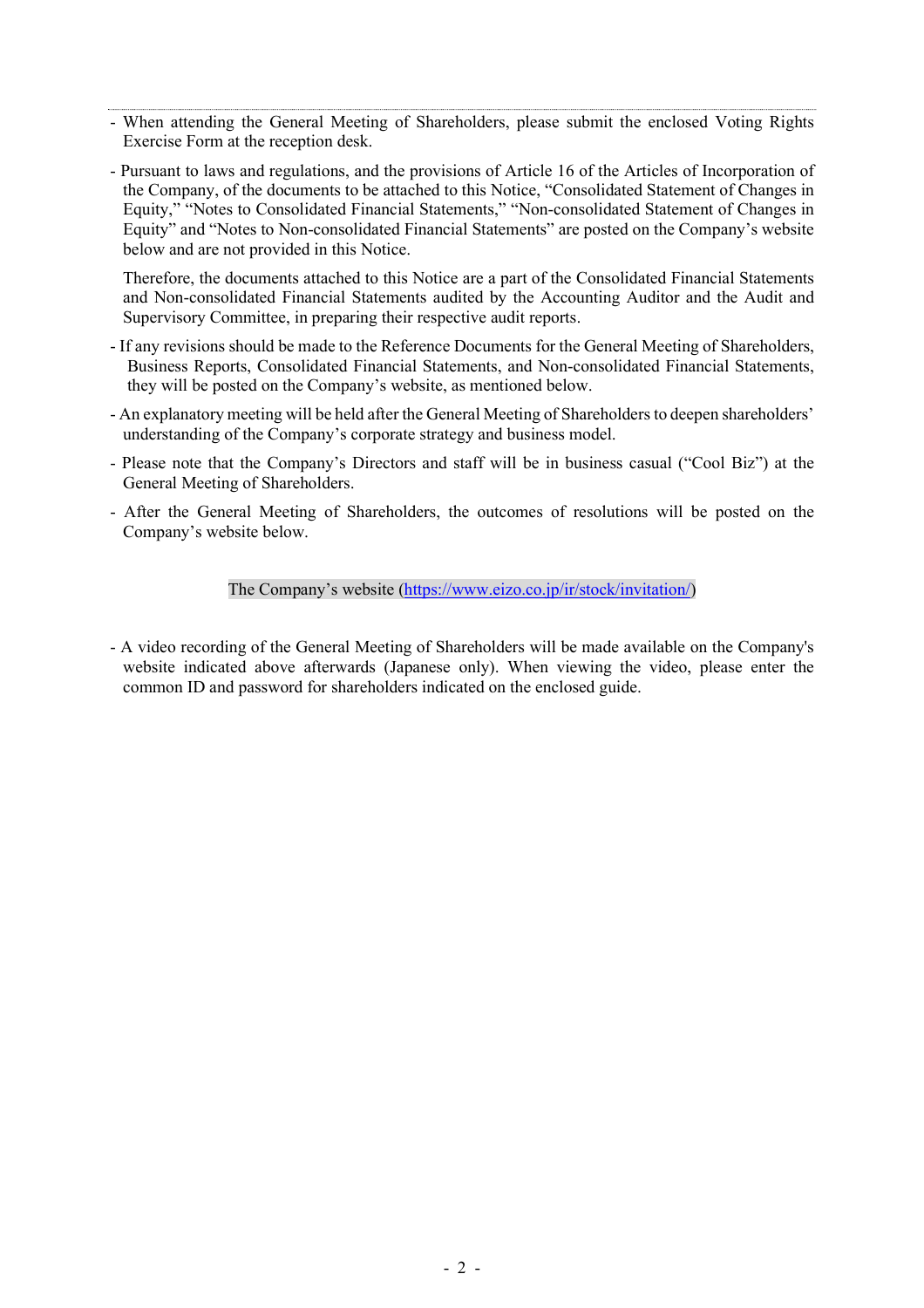### **Exercise of Voting Rights:**

You may exercise your voting rights through either of the methods described below.

### **Exercise of your voting rights in writing**

Please indicate your votes for or against the proposals on the enclosed Voting Rights Exercise Form and return the form by mail so that it will arrive no later than 5:15 p.m. on Tuesday, June 21, 2022 (Japan time).

### **Exercise of your voting rights via the Internet**

You can exercise your voting rights either by (1) scanning the QR code shown on the enclosed Voting Rights Exercise Form, or by (2) accessing the website for exercising voting rights (https://www.web54.net) and entering the "voting rights exercise code" and "password" shown on the enclosed Voting Rights Exercise Form. Please enter your votes for or against the proposals no later than 5:15 p.m. on Tuesday, June 21, 2022 (Japan time).

If you exercise your voting rights both in writing and via the Internet, your vote via the Internet will be considered a valid exercise of voting rights. If you exercise your voting rights multiple times via the Internet, or if you exercise your voting rights both via PC and smartphone, only the most recent vote will be considered a valid exercise of voting rights.

#### **Institutional investors may use the electronic voting platform operated by ICJ, Inc.**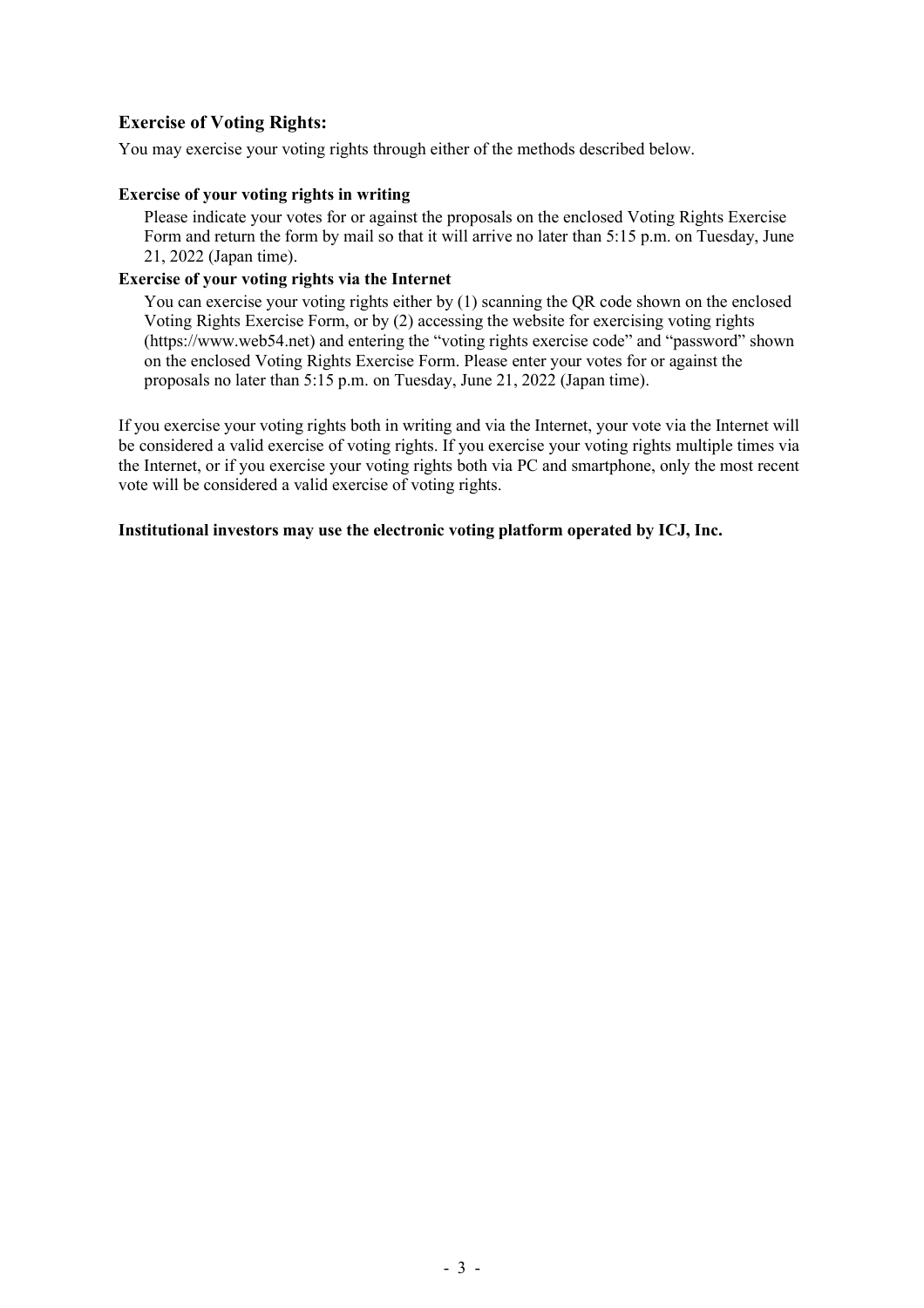# **Reference Documents for the General Meeting of Shareholders**

## **Proposal 1: Partial Amendment to the Articles of Incorporation**

1. Reasons for Proposal

The amended provisions stipulated in the proviso of Article 1 of the supplementary provisions of the "Act Partially Amending the Companies Act" (Act No. 70 of 2019) will be enforced on September 1, 2022. In order to prepare for the introduction of the system for electronic provision of materials for general meeting of shareholders, the required amendments shall be made to the Articles of Incorporation of the Company.

### 2. Details of Amendments

The details of the amendments are as follows.

| The details of the amendments are as follows.                                                                                                                                                                                                                                                                                                                                                                                                                                                                                                                                                                                                                            | (Underlined parts indicate amendments.)                     |
|--------------------------------------------------------------------------------------------------------------------------------------------------------------------------------------------------------------------------------------------------------------------------------------------------------------------------------------------------------------------------------------------------------------------------------------------------------------------------------------------------------------------------------------------------------------------------------------------------------------------------------------------------------------------------|-------------------------------------------------------------|
| <b>Current Articles of Incorporation</b>                                                                                                                                                                                                                                                                                                                                                                                                                                                                                                                                                                                                                                 | <b>Proposed Amendments</b>                                  |
| <b>Chapter 1: General Provisions</b>                                                                                                                                                                                                                                                                                                                                                                                                                                                                                                                                                                                                                                     | <b>Chapter 1: General Provisions</b>                        |
| Article 1 through 5 (Omitted)                                                                                                                                                                                                                                                                                                                                                                                                                                                                                                                                                                                                                                            | Article 1 through 5 (Unchanged)                             |
| <b>Chapter 2: Shares</b>                                                                                                                                                                                                                                                                                                                                                                                                                                                                                                                                                                                                                                                 | <b>Chapter 2: Shares</b>                                    |
| Articles 6 through 11 (Omitted)                                                                                                                                                                                                                                                                                                                                                                                                                                                                                                                                                                                                                                          | Articles 6 through 11 (Unchanged)                           |
| <b>Chapter 3: General Meeting of</b><br><b>Shareholders</b>                                                                                                                                                                                                                                                                                                                                                                                                                                                                                                                                                                                                              | <b>Chapter 3: General Meeting of</b><br><b>Shareholders</b> |
| Articles 12 through 15 (Omitted)                                                                                                                                                                                                                                                                                                                                                                                                                                                                                                                                                                                                                                         | Articles 12 through 15 (Unchanged)                          |
| (Internet Disclosure and Deemed Provision of<br>Reference Documents for the General Meeting<br>of Shareholders, Etc.)<br>Article 16<br>The Company may, when convening a general<br>meeting of shareholders, deem that it has<br>provided its shareholders with information<br>pertaining to matters to be described or<br>indicated in the reference documents for the<br>general meeting of shareholders, business<br>report, non-consolidated financial statements,<br>and consolidated financial statements, by<br>disclosing such information through the<br>internet in accordance with the provisions<br>provided in the Ordinance of the Ministry of<br>Justice. | (Deleted)                                                   |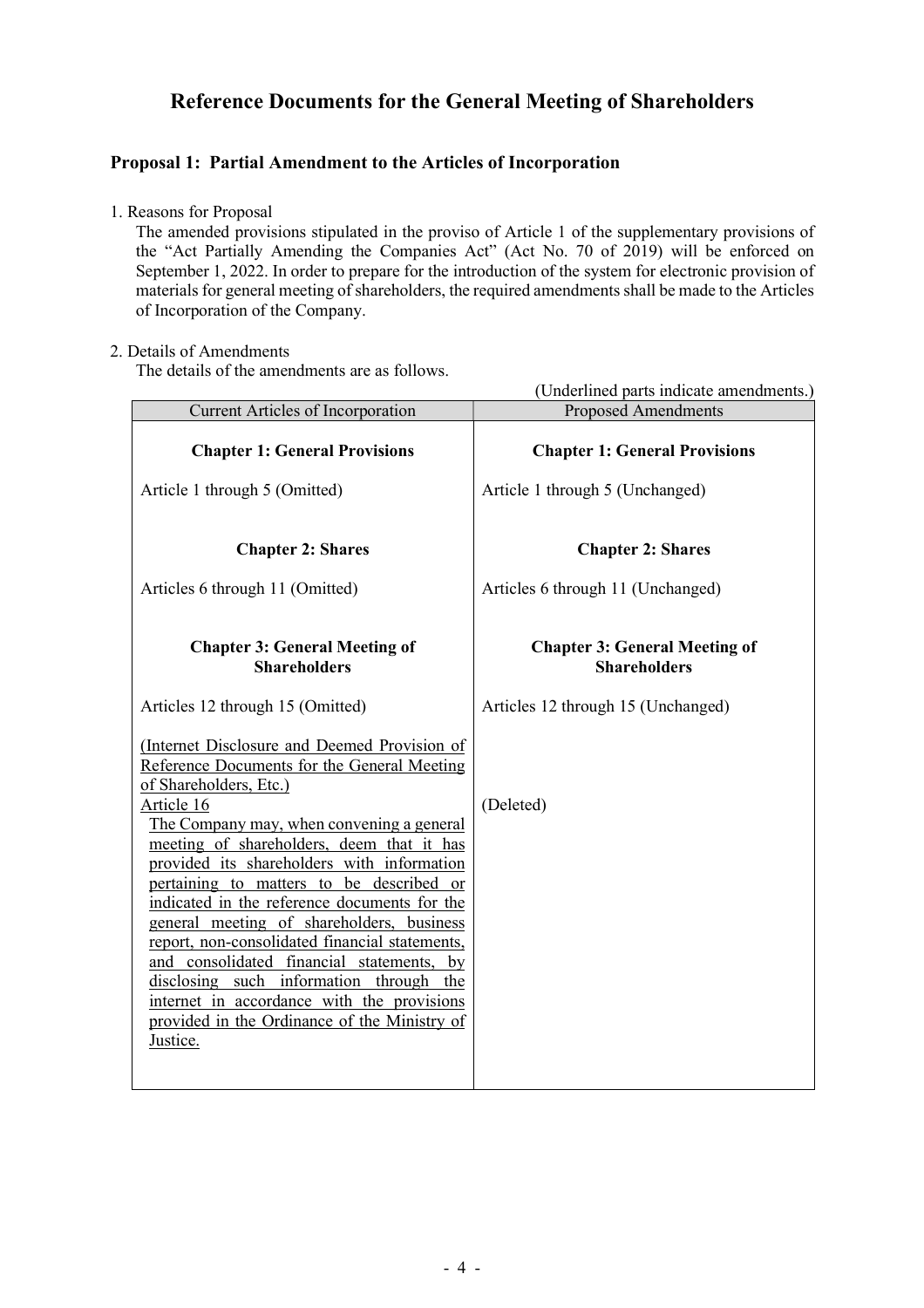| <b>Current Articles of Incorporation</b>                                                          | <b>Proposed Amendments</b>                                                                                                                                                                                                                                                                                                                                                                                                                                                                                                                                                                                                                                 |
|---------------------------------------------------------------------------------------------------|------------------------------------------------------------------------------------------------------------------------------------------------------------------------------------------------------------------------------------------------------------------------------------------------------------------------------------------------------------------------------------------------------------------------------------------------------------------------------------------------------------------------------------------------------------------------------------------------------------------------------------------------------------|
| (Newly established)                                                                               | for Electronic Provision<br>(Measures<br>0ſ<br>Reference Documents for the General Meeting<br>of Shareholders, Etc.)<br>Article 16<br>1. The Company shall, when convening a<br>general meeting of shareholders, provide<br>information contained in the reference<br>documents for the general meeting of<br>shareholders, etc. electronically.<br>2. Among the matters to be provided<br>electronically, the Company may choose<br>not to include all or part of the matters<br>stipulated in the Ordinance of the Ministry<br>of Justice in the paper copy to be sent to<br>shareholders who have requested it by the<br>record date for voting rights. |
| Articles 17 and 18 (Omitted)                                                                      | Articles 17 and 18 (Unchanged)                                                                                                                                                                                                                                                                                                                                                                                                                                                                                                                                                                                                                             |
| <b>Chapter 4: Directors and Board of</b><br><b>Directors</b>                                      | <b>Chapter 4: Directors and Board of</b><br><b>Directors</b>                                                                                                                                                                                                                                                                                                                                                                                                                                                                                                                                                                                               |
| Articles 19 through 29 (Omitted)                                                                  | Articles 19 through 29 (Unchanged)                                                                                                                                                                                                                                                                                                                                                                                                                                                                                                                                                                                                                         |
| <b>Chapter 5: Audit and Supervisory</b><br>Committee                                              | <b>Chapter 5: Audit and Supervisory</b><br>Committee                                                                                                                                                                                                                                                                                                                                                                                                                                                                                                                                                                                                       |
| Articles 30 and 31 (Omitted)                                                                      | Articles 30 and 31 (Unchanged)                                                                                                                                                                                                                                                                                                                                                                                                                                                                                                                                                                                                                             |
| <b>Chapter 6: Accounting</b>                                                                      | <b>Chapter 6: Accounting</b>                                                                                                                                                                                                                                                                                                                                                                                                                                                                                                                                                                                                                               |
| Articles 32 through 35 (Omitted)                                                                  | Articles 32 through 35 (Unchanged)                                                                                                                                                                                                                                                                                                                                                                                                                                                                                                                                                                                                                         |
| <b>Supplementary Provisions</b>                                                                   | <b>Supplementary Provisions</b>                                                                                                                                                                                                                                                                                                                                                                                                                                                                                                                                                                                                                            |
| (Transitional Measures Concerning Exemption<br>from Liability of Corporate Auditors)<br>(Omitted) | (Transitional Measures Concerning Exemption<br>from Liability of Corporate Auditors)<br>(Unchanged)<br>Article 1                                                                                                                                                                                                                                                                                                                                                                                                                                                                                                                                           |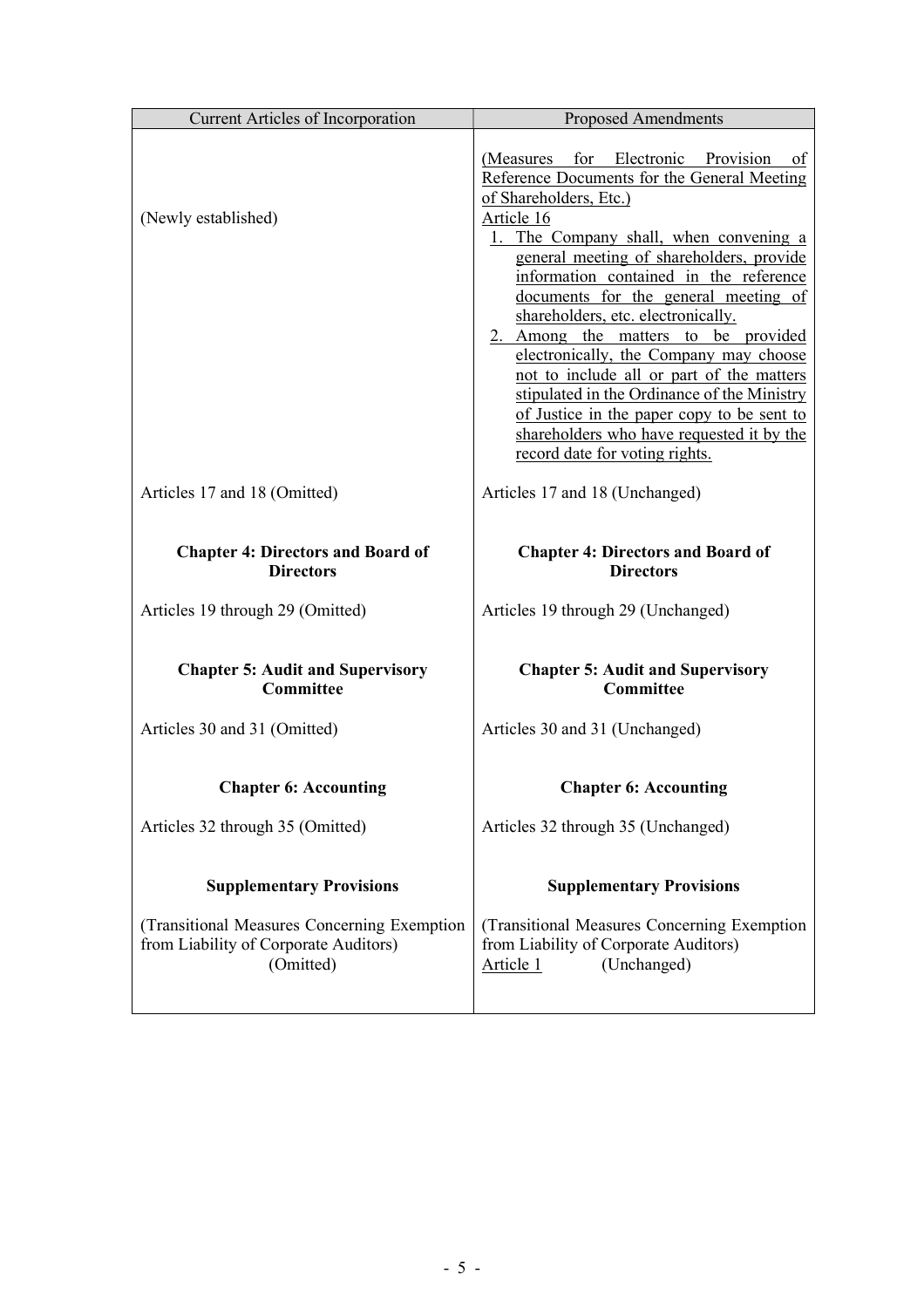| <b>Current Articles of Incorporation</b> | <b>Proposed Amendments</b>                                                                                                                                                                                                                                                                                                                                                                                                                                                                                                                                                                                                                                                                                                                                                                                                                                                                                                                                                                                                                                                                                                                                                                                                                                                                                                                                                                      |
|------------------------------------------|-------------------------------------------------------------------------------------------------------------------------------------------------------------------------------------------------------------------------------------------------------------------------------------------------------------------------------------------------------------------------------------------------------------------------------------------------------------------------------------------------------------------------------------------------------------------------------------------------------------------------------------------------------------------------------------------------------------------------------------------------------------------------------------------------------------------------------------------------------------------------------------------------------------------------------------------------------------------------------------------------------------------------------------------------------------------------------------------------------------------------------------------------------------------------------------------------------------------------------------------------------------------------------------------------------------------------------------------------------------------------------------------------|
| (Newly established)                      | (Transitional Measures Concerning Measures<br>for Electronic<br>Provision<br>of Reference<br>Documents for the General Meeting<br>of<br>Shareholders, Etc.)<br>Article 2<br>1. The deletion of Article 16 (Internet<br>Disclosure and Deemed Provision of<br>Reference Documents for the General<br>Meeting of Shareholders, Etc.) of the<br>Articles of Incorporation prior to the<br>the proposed<br>amendments,<br>and<br>establishment of Article 16 (Measures for<br>Electronic Provision of Reference<br>Documents for the General Meeting of<br>Shareholders, Etc.) following the<br>amendments shall come into effect as of<br>September 1, 2022.<br>2. Notwithstanding the provisions of the<br>preceding paragraph, Article 16 (Internet<br>Disclosure and Deemed Provision of<br>Reference Documents for the General<br>Meeting of Shareholders, Etc.) of the<br>Articles of Incorporation prior to the<br>amendments shall remain in force with<br>respect to any general meetings of<br>shareholders to be held on a date within six<br>(6) months from September 1, 2022.<br>3. The provisions of this Article shall be<br>deleted after the date when $six(6)$ months<br>have elapsed from September 1, 2022, or<br>when three $(3)$ months have elapsed from<br>the date of the general meeting of<br>shareholders set forth in the preceding<br>paragraph, whichever is later. |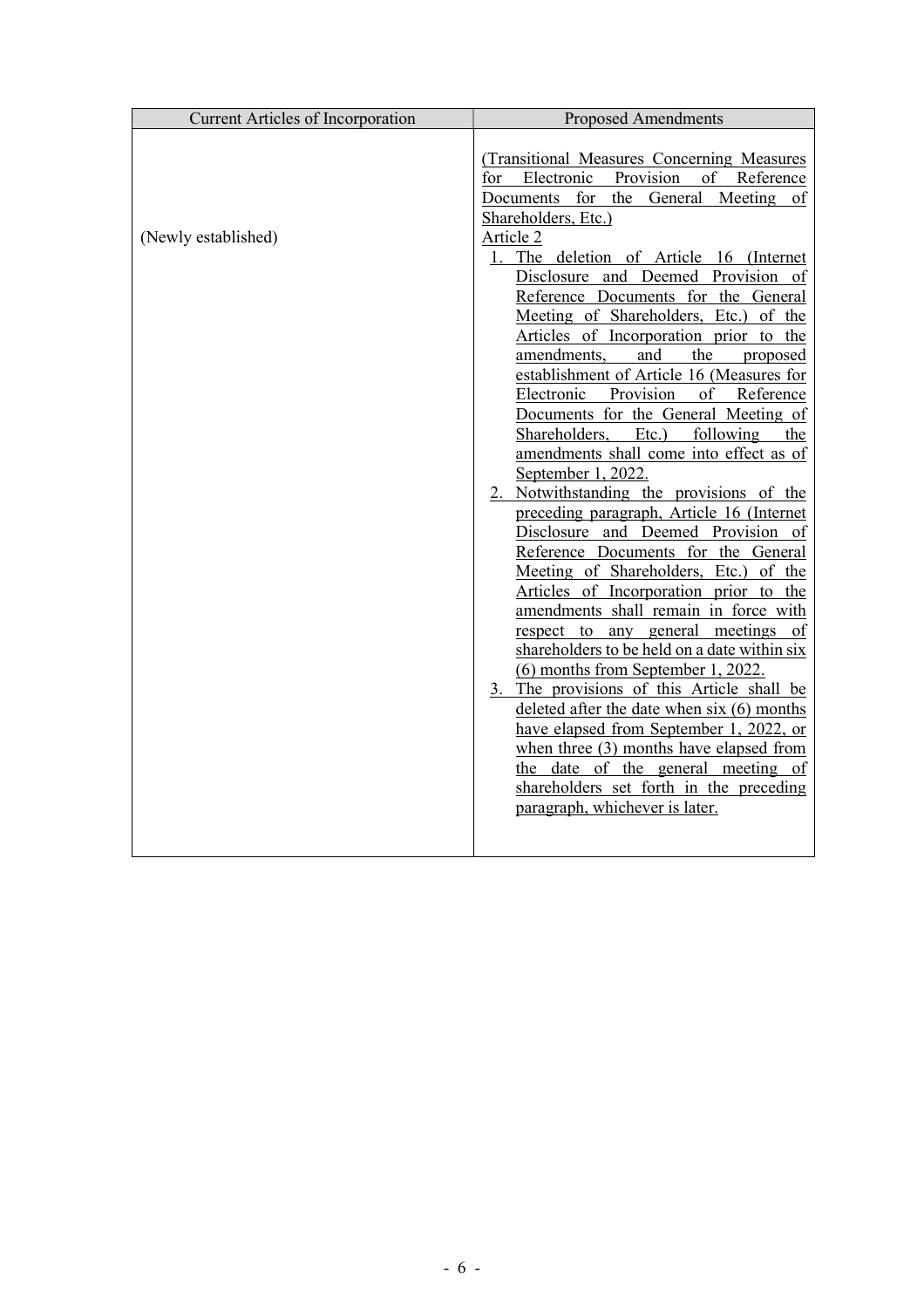## **Proposal 2: Election of Three (3) Directors (excluding Directors serving as Audit and Supervisory Committee Members)**

The terms of office of all three (3) Directors (excluding Directors serving as Audit and Supervisory Committee Members) will expire at the conclusion of this General Meeting of Shareholders. Therefore, the election of three (3) Directors (excluding Directors serving as Audit and Supervisory Committee Members) is proposed. With respect to this proposal, the Company has already obtained the opinion of the Audit and Supervisory Committee that all of the candidates for Director are qualified to serve.

The candidates for Director (excluding Directors serving as Audit and Supervisory Committee Members) are as follows.

| Candidate No.1                                                   | Career summary, positions and responsibilities at the Company |                                                                                                                                                                                                                                                                                                                                                                                                                                                                                                                                                                                              |  |
|------------------------------------------------------------------|---------------------------------------------------------------|----------------------------------------------------------------------------------------------------------------------------------------------------------------------------------------------------------------------------------------------------------------------------------------------------------------------------------------------------------------------------------------------------------------------------------------------------------------------------------------------------------------------------------------------------------------------------------------------|--|
|                                                                  |                                                               | (Significant concurrent positions)                                                                                                                                                                                                                                                                                                                                                                                                                                                                                                                                                           |  |
|                                                                  | May 1994                                                      | <b>Executive Director</b>                                                                                                                                                                                                                                                                                                                                                                                                                                                                                                                                                                    |  |
|                                                                  | June 1995                                                     | *Senior Executive Director                                                                                                                                                                                                                                                                                                                                                                                                                                                                                                                                                                   |  |
|                                                                  | June 1997                                                     | *Executive Vice President                                                                                                                                                                                                                                                                                                                                                                                                                                                                                                                                                                    |  |
|                                                                  | June 2001                                                     | *President & CEO (to present)                                                                                                                                                                                                                                                                                                                                                                                                                                                                                                                                                                |  |
| Name (Date of birth)                                             |                                                               | *Representative Director                                                                                                                                                                                                                                                                                                                                                                                                                                                                                                                                                                     |  |
| Yoshitaka Jitsumori                                              |                                                               | (Significant concurrent positions)                                                                                                                                                                                                                                                                                                                                                                                                                                                                                                                                                           |  |
| (April 16, 1944)                                                 | EIZO MS Corporation, President & CEO                          |                                                                                                                                                                                                                                                                                                                                                                                                                                                                                                                                                                                              |  |
|                                                                  | EIZO Support Network Corporation, President & CEO             |                                                                                                                                                                                                                                                                                                                                                                                                                                                                                                                                                                                              |  |
| Reappointment                                                    | Irem Software Engineering Inc., Director                      |                                                                                                                                                                                                                                                                                                                                                                                                                                                                                                                                                                                              |  |
|                                                                  | EIZO Inc., Director, Chairman                                 |                                                                                                                                                                                                                                                                                                                                                                                                                                                                                                                                                                                              |  |
| Number of shares of the                                          | EIZO Nordic AB, Board Member                                  |                                                                                                                                                                                                                                                                                                                                                                                                                                                                                                                                                                                              |  |
| Company held                                                     | EIZO AG, Board of Administration Member                       |                                                                                                                                                                                                                                                                                                                                                                                                                                                                                                                                                                                              |  |
| 149,100 shares                                                   | EIZO Europe GmbH, President & CEO                             |                                                                                                                                                                                                                                                                                                                                                                                                                                                                                                                                                                                              |  |
|                                                                  |                                                               | [Reasons for the election of the candidate for Director]                                                                                                                                                                                                                                                                                                                                                                                                                                                                                                                                     |  |
| Attendance at the Board<br>of Directors meetings<br>11 out of 11 |                                                               | As President & CEO, Mr. Yoshitaka Jitsumori has been overseeing the<br>management of EIZO Group based on a wealth of experience,<br>implementing business strategies that leverage the Group's strengths by<br>demonstrating his extensive knowledge and strong leadership, thereby<br>contributing to its enhanced corporate value. He has been nominated as a<br>candidate for Director because the Company expects that he will continue<br>to contribute to the further growth of the Group by appropriately executing<br>his duties and supervising corporate management as a Director. |  |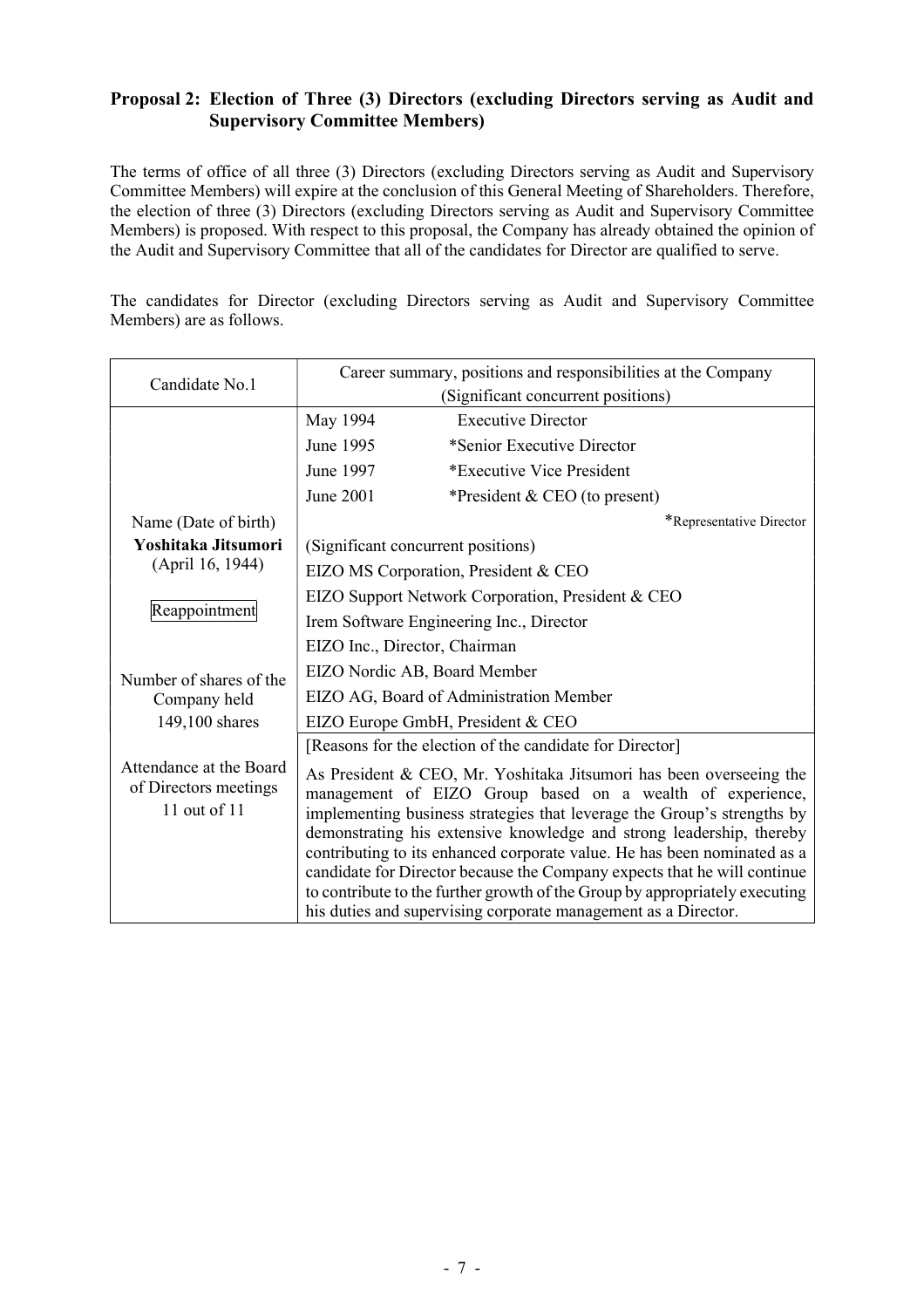| Candidate No.2                            | Career summary, positions and responsibilities at the Company<br>(Significant concurrent positions) |                                                                                                                                                                                                                                                                                                                                                                                                                                                                                            |  |  |
|-------------------------------------------|-----------------------------------------------------------------------------------------------------|--------------------------------------------------------------------------------------------------------------------------------------------------------------------------------------------------------------------------------------------------------------------------------------------------------------------------------------------------------------------------------------------------------------------------------------------------------------------------------------------|--|--|
|                                           | April 1993                                                                                          | Joined The Long-Term Credit Bank of Japan,<br>Limited (Shinsei Bank, Limited currently)                                                                                                                                                                                                                                                                                                                                                                                                    |  |  |
|                                           | August 2004                                                                                         | Joined the Company                                                                                                                                                                                                                                                                                                                                                                                                                                                                         |  |  |
|                                           | October 2013                                                                                        | Senior Manager, Procurement Dept.                                                                                                                                                                                                                                                                                                                                                                                                                                                          |  |  |
|                                           | October 2016                                                                                        | Operating Officer,                                                                                                                                                                                                                                                                                                                                                                                                                                                                         |  |  |
|                                           |                                                                                                     | Senior Manager, Procurement Dept.                                                                                                                                                                                                                                                                                                                                                                                                                                                          |  |  |
|                                           | October 2018                                                                                        | Operating Officer,                                                                                                                                                                                                                                                                                                                                                                                                                                                                         |  |  |
|                                           |                                                                                                     | Senior Manager, Accounting & Finance Dept.,                                                                                                                                                                                                                                                                                                                                                                                                                                                |  |  |
|                                           |                                                                                                     | Senior Manager, Investor Relations (IR) Dept.                                                                                                                                                                                                                                                                                                                                                                                                                                              |  |  |
| Name (Date of birth)                      | August 2019                                                                                         | Operating Officer,                                                                                                                                                                                                                                                                                                                                                                                                                                                                         |  |  |
| <b>Masaki Ebisu</b><br>(October 25, 1970) |                                                                                                     | Senior Manager, General Affairs Dept.,                                                                                                                                                                                                                                                                                                                                                                                                                                                     |  |  |
|                                           |                                                                                                     | Senior Manager, Accounting & Finance Dept.,                                                                                                                                                                                                                                                                                                                                                                                                                                                |  |  |
| Reappointment                             |                                                                                                     | Senior Manager, Investor Relations (IR) Dept.                                                                                                                                                                                                                                                                                                                                                                                                                                              |  |  |
|                                           | April 2020                                                                                          | Operating Officer,                                                                                                                                                                                                                                                                                                                                                                                                                                                                         |  |  |
|                                           |                                                                                                     | Senior Manager, Accounting & Finance Dept.,                                                                                                                                                                                                                                                                                                                                                                                                                                                |  |  |
| Number of shares of the                   |                                                                                                     | Senior Manager, Investor Relations (IR) Dept.                                                                                                                                                                                                                                                                                                                                                                                                                                              |  |  |
| Company held                              | June 2021                                                                                           | Director,                                                                                                                                                                                                                                                                                                                                                                                                                                                                                  |  |  |
| 3,200 shares                              |                                                                                                     | Operating Officer,                                                                                                                                                                                                                                                                                                                                                                                                                                                                         |  |  |
|                                           |                                                                                                     | Senior Manager, Accounting & Finance Dept.,                                                                                                                                                                                                                                                                                                                                                                                                                                                |  |  |
| Attendance at the Board                   |                                                                                                     | Senior Manager, Investor Relations (IR) Dept.                                                                                                                                                                                                                                                                                                                                                                                                                                              |  |  |
| of Directors meetings<br>7 out of 7       |                                                                                                     | (to present)                                                                                                                                                                                                                                                                                                                                                                                                                                                                               |  |  |
|                                           | (Significant concurrent positions)                                                                  |                                                                                                                                                                                                                                                                                                                                                                                                                                                                                            |  |  |
|                                           |                                                                                                     |                                                                                                                                                                                                                                                                                                                                                                                                                                                                                            |  |  |
|                                           |                                                                                                     | [Reasons for the election of the candidate for Director]                                                                                                                                                                                                                                                                                                                                                                                                                                   |  |  |
|                                           |                                                                                                     | Mr. Masaki Ebisu has a wealth of extensive experience and knowledge<br>acquired through holding various senior positions in the Departments of<br>Strategic Business Development, Procurement, General Affairs and<br>Accounting & Finance. He has been nominated as a candidate for Director<br>because the Company expects that he will continue to contribute to the<br>further growth of the Group by appropriately performing his duties and<br>supervising management as a Director. |  |  |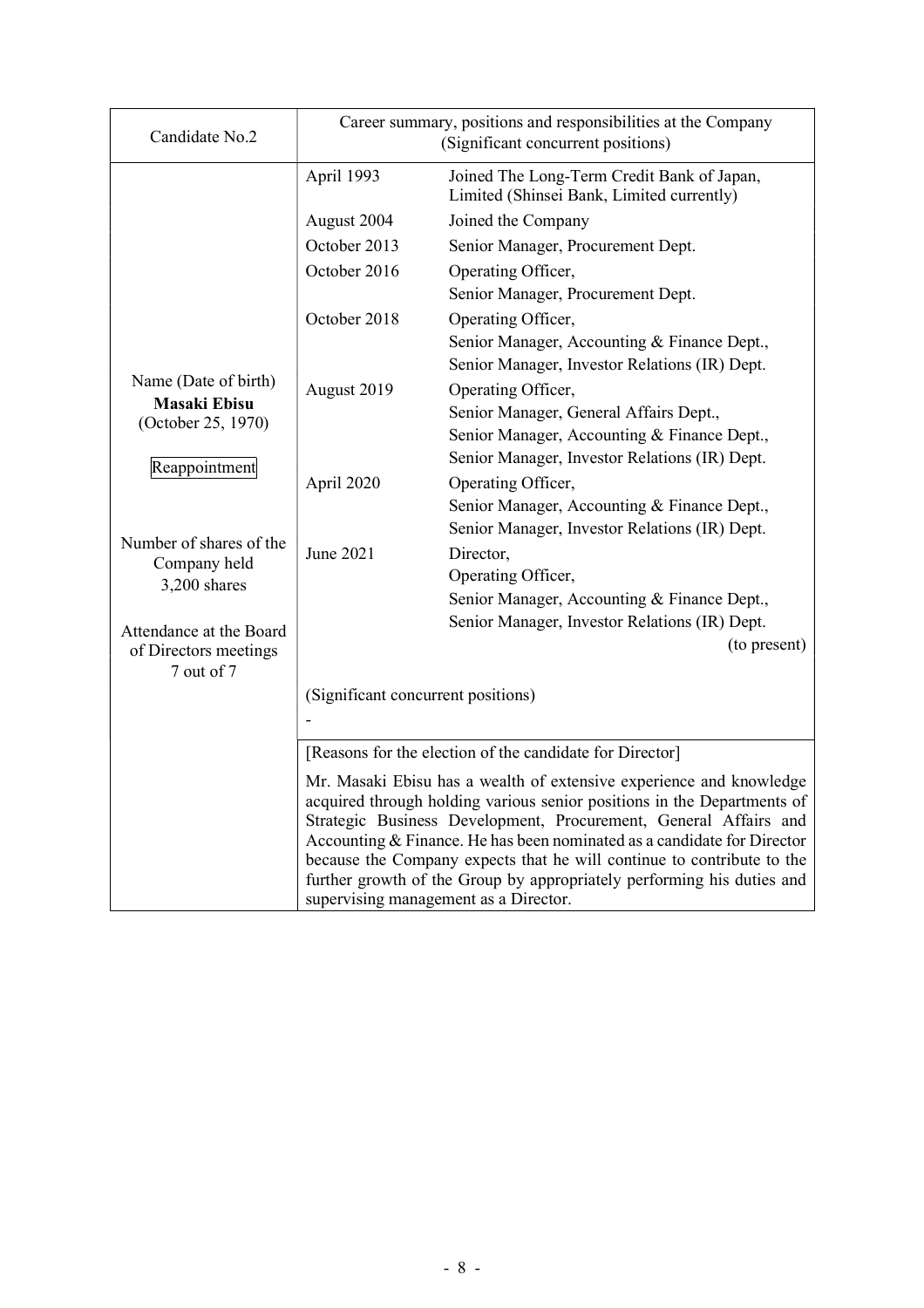| Candidate No.3                              | Career summary, positions and responsibilities at the Company<br>(Significant concurrent positions)                                                                                                                                                                                                                                                                                                                                            |                                                                                              |  |
|---------------------------------------------|------------------------------------------------------------------------------------------------------------------------------------------------------------------------------------------------------------------------------------------------------------------------------------------------------------------------------------------------------------------------------------------------------------------------------------------------|----------------------------------------------------------------------------------------------|--|
|                                             | April 1992                                                                                                                                                                                                                                                                                                                                                                                                                                     | Joined the Company                                                                           |  |
|                                             | January 2015                                                                                                                                                                                                                                                                                                                                                                                                                                   | Senior Manager, Accounting & Finance Dept.,<br>Senior Manager, Investor Relations (IR) Dept. |  |
|                                             | <b>July 2017</b>                                                                                                                                                                                                                                                                                                                                                                                                                               | Operating Officer,                                                                           |  |
| Name (Date of birth)<br><b>Manabu Arise</b> |                                                                                                                                                                                                                                                                                                                                                                                                                                                | Senior Manager, Accounting & Finance Dept.,<br>Senior Manager, Investor Relations (IR) Dept. |  |
| (December 27, 1969)                         | October 2018                                                                                                                                                                                                                                                                                                                                                                                                                                   | Operating Officer,<br>Senior Manager, Procurement Dept.                                      |  |
| Reappointment                               | June 2021                                                                                                                                                                                                                                                                                                                                                                                                                                      | Director,                                                                                    |  |
|                                             |                                                                                                                                                                                                                                                                                                                                                                                                                                                | Operating Officer,                                                                           |  |
|                                             |                                                                                                                                                                                                                                                                                                                                                                                                                                                | Senior Manager, Procurement Dept.                                                            |  |
| Number of shares of the<br>Company held     |                                                                                                                                                                                                                                                                                                                                                                                                                                                | (to present)                                                                                 |  |
| 4,100 shares                                | (Significant concurrent positions)                                                                                                                                                                                                                                                                                                                                                                                                             |                                                                                              |  |
| Attendance at the Board                     |                                                                                                                                                                                                                                                                                                                                                                                                                                                |                                                                                              |  |
| of Directors meetings                       | [Reasons for the election of the candidate for Director]                                                                                                                                                                                                                                                                                                                                                                                       |                                                                                              |  |
| 7 out of 7                                  | Mr. Manabu Arise has advanced knowledge of accounting and finance<br>and a wealth of experience in an overseas Group company and in the<br>Accounting & Finance and Procurement Departments. He has been<br>nominated as a candidate for Director because the Company expects that<br>he will continue to contribute to the further growth of the Group by<br>appropriately performing his duties and supervising management as a<br>Director. |                                                                                              |  |

Notes:

- 1. There are no special interests between any of the above candidates for Director and the Company.
- 2. The Company has entered into a Directors and Officers Liability Insurance (D&O insurance) Contract, as defined in Article 430-3, paragraph 1 of the Companies Act, with an insurance company under which the Company's Directors are the insured. If this proposal is approved and adopted without changes to the original proposal and if the candidates take office as Directors, the candidates will be the insured under the insurance contract. If any shareholder, third party or other entity claims damages from any of the insured, the damages, litigation expenses, etc. that would otherwise be incurred by the insured party will be covered under the insurance contract. However, the insurance contract will not cover some specific damages, for example, damages arising from acts of the insured party that are committed with an awareness of legal violations. All insurance premiums, including those for the special conditions, are borne by the Company, with no premiums being paid by any of the insured. The Company intends to renew the aforementioned insurance contract on the same terms and conditions at the next renewal.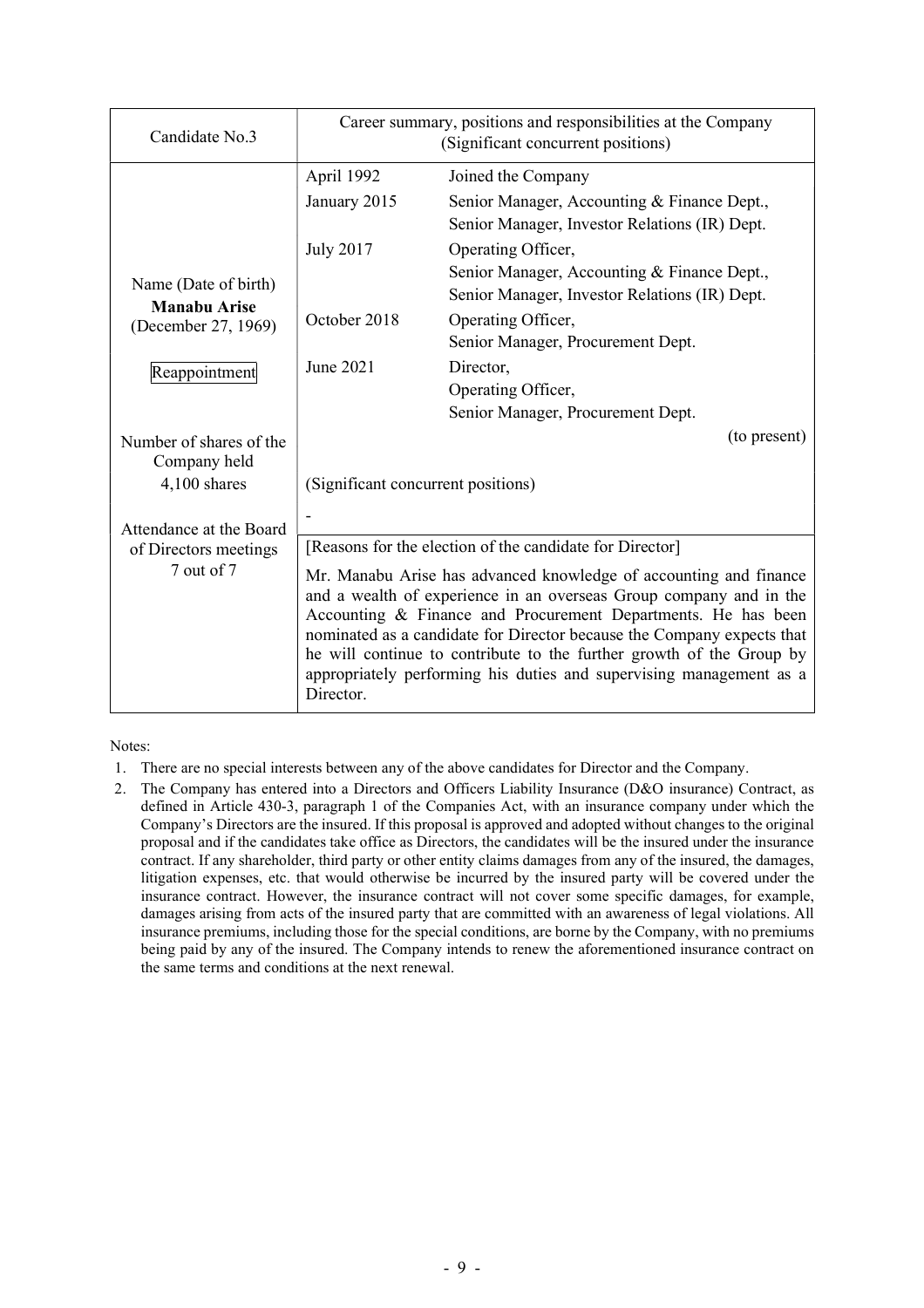## **Proposal 3: Election of Five (5) Directors serving as Audit and Supervisory Committee Members**

The terms of office of all four (4) Directors serving as Audit and Supervisory Committee Members will expire at the conclusion of this General Meeting of Shareholders. Therefore, the increase of one (1) Director in order to strengthen and enhance the audit and supervisory system and election of five (5) Directors serving as Audit and Supervisory Committee Members is proposed. With respect to this proposal, the Company has already obtained the consent of the Audit and Supervisory Committee.

The candidates for Director serving as Audit and Supervisory Committee Members are as follows.

|                                                                                                                                                                                                                                                                                                                                                                                                                                                                                                                                                                                                                                                                                                                                                                                                                                                                                                                                                                                                                                                                                                                                                                                      | (Significant concurrent positions)                                                                                                                  |
|--------------------------------------------------------------------------------------------------------------------------------------------------------------------------------------------------------------------------------------------------------------------------------------------------------------------------------------------------------------------------------------------------------------------------------------------------------------------------------------------------------------------------------------------------------------------------------------------------------------------------------------------------------------------------------------------------------------------------------------------------------------------------------------------------------------------------------------------------------------------------------------------------------------------------------------------------------------------------------------------------------------------------------------------------------------------------------------------------------------------------------------------------------------------------------------|-----------------------------------------------------------------------------------------------------------------------------------------------------|
| April 1971                                                                                                                                                                                                                                                                                                                                                                                                                                                                                                                                                                                                                                                                                                                                                                                                                                                                                                                                                                                                                                                                                                                                                                           | Joined Nippon Kangyo Bank, Ltd. (Dai-Ichi<br>Kangyo Bank, Ltd. as of October 1971, Mizuho<br>Financial Group, Inc. currently)                       |
| June 1999                                                                                                                                                                                                                                                                                                                                                                                                                                                                                                                                                                                                                                                                                                                                                                                                                                                                                                                                                                                                                                                                                                                                                                            | Dai-Ichi Kangyo Bank, Ltd., Director, Senior<br>Manager, Sales Division VII                                                                         |
| May 2001                                                                                                                                                                                                                                                                                                                                                                                                                                                                                                                                                                                                                                                                                                                                                                                                                                                                                                                                                                                                                                                                                                                                                                             | Managing Executive Officer                                                                                                                          |
| April 2002                                                                                                                                                                                                                                                                                                                                                                                                                                                                                                                                                                                                                                                                                                                                                                                                                                                                                                                                                                                                                                                                                                                                                                           | Mizuho Corporate Bank, Ltd., Managing Executive<br>Officer                                                                                          |
| March 2003                                                                                                                                                                                                                                                                                                                                                                                                                                                                                                                                                                                                                                                                                                                                                                                                                                                                                                                                                                                                                                                                                                                                                                           | Mizuho Bank, Ltd., Managing Executive Officer                                                                                                       |
| November 2004                                                                                                                                                                                                                                                                                                                                                                                                                                                                                                                                                                                                                                                                                                                                                                                                                                                                                                                                                                                                                                                                                                                                                                        | NIPPON TOCHI-TATEMONO Co., Ltd., Senior<br>Managing Executive Officer                                                                               |
| June 2005                                                                                                                                                                                                                                                                                                                                                                                                                                                                                                                                                                                                                                                                                                                                                                                                                                                                                                                                                                                                                                                                                                                                                                            | Hokuetsu Pulp Co., Ltd. (Hokuetsu Corporation<br>currently), Managing Director                                                                      |
| June 2009                                                                                                                                                                                                                                                                                                                                                                                                                                                                                                                                                                                                                                                                                                                                                                                                                                                                                                                                                                                                                                                                                                                                                                            | Hokuetsu Package Co., Ltd., President & CEO*                                                                                                        |
| June 2011                                                                                                                                                                                                                                                                                                                                                                                                                                                                                                                                                                                                                                                                                                                                                                                                                                                                                                                                                                                                                                                                                                                                                                            | NIPPON TOCHI-TATEMONO Co., Ltd.,                                                                                                                    |
|                                                                                                                                                                                                                                                                                                                                                                                                                                                                                                                                                                                                                                                                                                                                                                                                                                                                                                                                                                                                                                                                                                                                                                                      | Counsellor                                                                                                                                          |
|                                                                                                                                                                                                                                                                                                                                                                                                                                                                                                                                                                                                                                                                                                                                                                                                                                                                                                                                                                                                                                                                                                                                                                                      | External Director of the Company                                                                                                                    |
|                                                                                                                                                                                                                                                                                                                                                                                                                                                                                                                                                                                                                                                                                                                                                                                                                                                                                                                                                                                                                                                                                                                                                                                      | External Director serving as Audit and Supervisory<br>Committee Member of the Company (to present)                                                  |
|                                                                                                                                                                                                                                                                                                                                                                                                                                                                                                                                                                                                                                                                                                                                                                                                                                                                                                                                                                                                                                                                                                                                                                                      | *Representative Director                                                                                                                            |
| (Significant concurrent positions)                                                                                                                                                                                                                                                                                                                                                                                                                                                                                                                                                                                                                                                                                                                                                                                                                                                                                                                                                                                                                                                                                                                                                   |                                                                                                                                                     |
|                                                                                                                                                                                                                                                                                                                                                                                                                                                                                                                                                                                                                                                                                                                                                                                                                                                                                                                                                                                                                                                                                                                                                                                      |                                                                                                                                                     |
|                                                                                                                                                                                                                                                                                                                                                                                                                                                                                                                                                                                                                                                                                                                                                                                                                                                                                                                                                                                                                                                                                                                                                                                      | [Reasons for the election of the candidate for External Director serving as<br>Audit and Supervisory Committee Member and expected role if elected] |
| 11 out of 11<br>As a lead independent External Director, Mr. Masaaki Suzuki has offered<br>Attendance at the Audit<br>his valuable and straight opinions and proposals on the decision-making<br>processes of the Company, based on a wealth of experience acquired at a<br>and Supervisory<br>Committee meetings<br>financial institution and experience developed in the management of<br>business corporations, as well as extensive knowledge, thereby<br>$10$ out of $10$<br>contributing to the soundness and transparency of the management. He<br>has been nominated as a candidate for External Director serving as an<br>Audit and Supervisory Committee Member because the Company expects<br>that he will continue to contribute to enhancing the corporate value of the<br>Company by strengthening the effectiveness of its management oversight<br>functions.<br>If he is elected, he will continue to serve as the chairperson of the<br>Nomination and Remuneration Advisory Committee and will be involved<br>in a neutral capacity in the nomination of candidates for the Company's<br>officers and the determination of remuneration for the officers and other |                                                                                                                                                     |
|                                                                                                                                                                                                                                                                                                                                                                                                                                                                                                                                                                                                                                                                                                                                                                                                                                                                                                                                                                                                                                                                                                                                                                                      | June 2012<br>June 2016<br>matters.                                                                                                                  |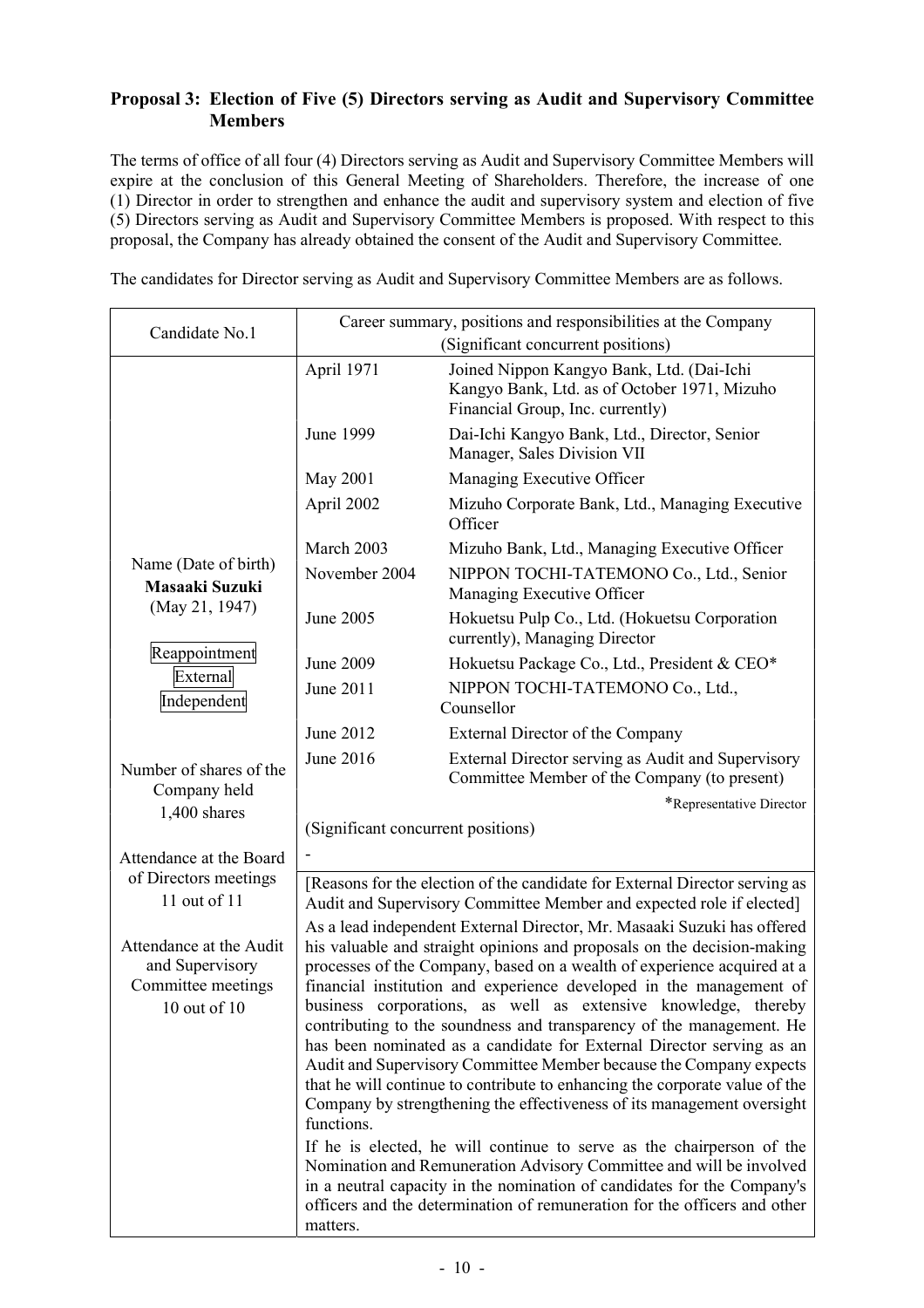| Candidate No.2                                                                   | Career summary, positions and responsibilities at the Company<br>(Significant concurrent positions)                                                                                                                                                                                                                                                                                                                                                                                                                                                                                                                                                                                                |                                                                                                    |  |
|----------------------------------------------------------------------------------|----------------------------------------------------------------------------------------------------------------------------------------------------------------------------------------------------------------------------------------------------------------------------------------------------------------------------------------------------------------------------------------------------------------------------------------------------------------------------------------------------------------------------------------------------------------------------------------------------------------------------------------------------------------------------------------------------|----------------------------------------------------------------------------------------------------|--|
|                                                                                  | March 1982                                                                                                                                                                                                                                                                                                                                                                                                                                                                                                                                                                                                                                                                                         | Joined the Company                                                                                 |  |
|                                                                                  | October 2002                                                                                                                                                                                                                                                                                                                                                                                                                                                                                                                                                                                                                                                                                       | Senior Manager, Accounting & Finance Dept.                                                         |  |
|                                                                                  | <b>July 2004</b>                                                                                                                                                                                                                                                                                                                                                                                                                                                                                                                                                                                                                                                                                   | Senior Manager, General Affairs Dept.                                                              |  |
| Name (Date of birth)                                                             | April 2007                                                                                                                                                                                                                                                                                                                                                                                                                                                                                                                                                                                                                                                                                         | Operating Officer, Senior Manager, General Affairs<br>Dept.                                        |  |
| Kazuhiko Deminami<br>(July 10, 1959)                                             | April 2009                                                                                                                                                                                                                                                                                                                                                                                                                                                                                                                                                                                                                                                                                         | Senior General Councilor, Senior Manager, Internal<br>Auditing Dept.                               |  |
| Reappointment                                                                    | October 2011                                                                                                                                                                                                                                                                                                                                                                                                                                                                                                                                                                                                                                                                                       | Operating Officer, Senior Manager, Accounting &<br>Finance Dept.                                   |  |
|                                                                                  | January 2015                                                                                                                                                                                                                                                                                                                                                                                                                                                                                                                                                                                                                                                                                       | Irem Software Engineering Inc., Director, Senior<br>Manager, Administrations Dept.                 |  |
| Number of shares of the<br>Company held                                          | June 2016                                                                                                                                                                                                                                                                                                                                                                                                                                                                                                                                                                                                                                                                                          | Director serving<br>as Audit<br>Supervisory<br>and<br>Committee Member of the Company (to present) |  |
| 8,700 shares                                                                     | (Significant concurrent positions)                                                                                                                                                                                                                                                                                                                                                                                                                                                                                                                                                                                                                                                                 |                                                                                                    |  |
| Attendance at the Board                                                          |                                                                                                                                                                                                                                                                                                                                                                                                                                                                                                                                                                                                                                                                                                    |                                                                                                    |  |
| of Directors meetings<br>11 out of 11                                            | [Reasons for the election of the candidate for Director serving as Audit<br>and Supervisory Committee Member]                                                                                                                                                                                                                                                                                                                                                                                                                                                                                                                                                                                      |                                                                                                    |  |
| Attendance at the Audit<br>and Supervisory<br>Committee meetings<br>10 out of 10 | Mr. Kazuhiko Deminami has held positions as Senior Manager for<br>General Affairs Dept. and Accounting & Finance Dept. and Director of a<br>group company, and has executed the duties of a full-time Audit and<br>Supervisory Committee Member fairly and appropriately, based on an<br>extensive experience and high levels of expertise and insights in<br>accounting and finance. He has been nominated as a candidate for Director<br>serving as an Audit and Supervisory Committee Member because the<br>Company expects that he will continue to contribute to enhancing the<br>corporate value of the Company by strengthening the effectiveness of its<br>management oversight functions. |                                                                                                    |  |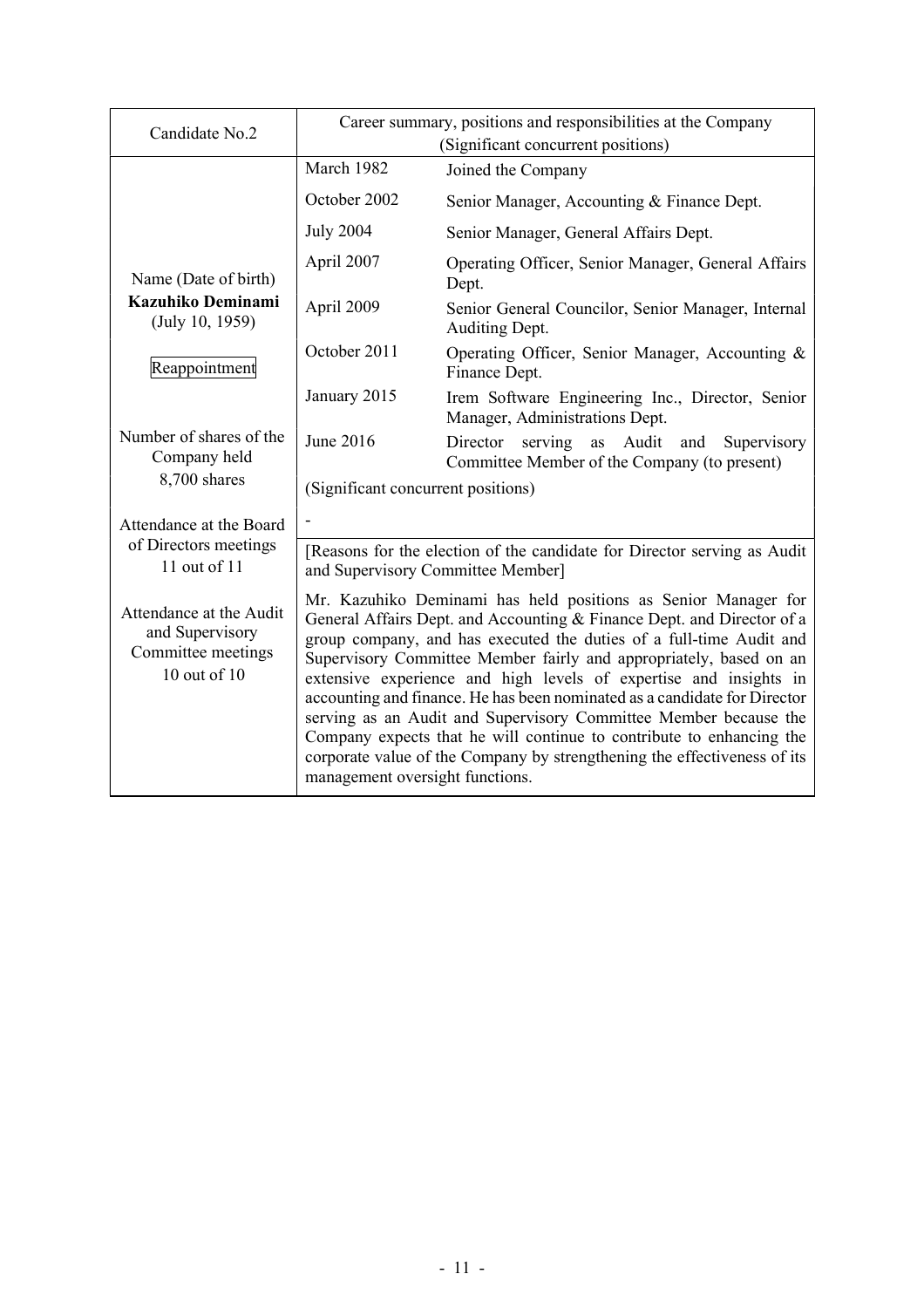| Candidate No.3                                                                                     | Career summary, positions and responsibilities at the Company<br>(Significant concurrent positions)                                                                                                                                                                                                                                                                                                                                                                                                                                                                                                                                                                                                        |                                                                                                                                                     |
|----------------------------------------------------------------------------------------------------|------------------------------------------------------------------------------------------------------------------------------------------------------------------------------------------------------------------------------------------------------------------------------------------------------------------------------------------------------------------------------------------------------------------------------------------------------------------------------------------------------------------------------------------------------------------------------------------------------------------------------------------------------------------------------------------------------------|-----------------------------------------------------------------------------------------------------------------------------------------------------|
|                                                                                                    | April 1981                                                                                                                                                                                                                                                                                                                                                                                                                                                                                                                                                                                                                                                                                                 | Joined Hokuriku Bank, Ltd.                                                                                                                          |
| Name (Date of birth)                                                                               | June 2013                                                                                                                                                                                                                                                                                                                                                                                                                                                                                                                                                                                                                                                                                                  | Executive Officer, Deputy Head of Ishikawa<br>Regional Business Division and General Manager of<br>Kanazawa Branch                                  |
| Hiroji Takino<br>(June 20, 1958)                                                                   | June 2016                                                                                                                                                                                                                                                                                                                                                                                                                                                                                                                                                                                                                                                                                                  | Managing Executive Officer, Head of Fukui<br>Regional Business Division and Head of Nagoya-<br>Osaka Regional Business Division                     |
| Reappointment                                                                                      | April 2018                                                                                                                                                                                                                                                                                                                                                                                                                                                                                                                                                                                                                                                                                                 | Managing Executive Officer                                                                                                                          |
| External<br>Independent                                                                            | June 2018                                                                                                                                                                                                                                                                                                                                                                                                                                                                                                                                                                                                                                                                                                  | External Director serving as Audit and Supervisory<br>Committee Member of the Company (to present)                                                  |
|                                                                                                    | June 2018                                                                                                                                                                                                                                                                                                                                                                                                                                                                                                                                                                                                                                                                                                  | Hokutate Co., Ltd., President & CEO*                                                                                                                |
|                                                                                                    |                                                                                                                                                                                                                                                                                                                                                                                                                                                                                                                                                                                                                                                                                                            | (Resignation on June 28, 2022 to be determined)                                                                                                     |
| Number of shares of the                                                                            |                                                                                                                                                                                                                                                                                                                                                                                                                                                                                                                                                                                                                                                                                                            | *Representative Director                                                                                                                            |
| Company held<br>$0$ shares                                                                         | (Significant concurrent positions)                                                                                                                                                                                                                                                                                                                                                                                                                                                                                                                                                                                                                                                                         |                                                                                                                                                     |
|                                                                                                    | Hokutate Co., Ltd., President & CEO                                                                                                                                                                                                                                                                                                                                                                                                                                                                                                                                                                                                                                                                        |                                                                                                                                                     |
| Attendance at the Board<br>of Directors meetings                                                   |                                                                                                                                                                                                                                                                                                                                                                                                                                                                                                                                                                                                                                                                                                            | [Reasons for the election of the candidate for External Director serving as<br>Audit and Supervisory Committee Member and expected role if elected] |
| 11 out of 11<br>Attendance at the Audit<br>and Supervisory<br>Committee meetings<br>10 out of $10$ | Mr. Hiroji Takino has offered his valuable and straight opinions and<br>proposals on the decision-making processes of the Company, based on a<br>wealth of experience acquired at financial institution and experience<br>developed as a manager of a business corporation and extensive<br>knowledge, thereby executing his duties as an External Director fairly and<br>neutrally. He has been nominated as a candidate for External Director<br>serving as an Audit and Supervisory Committee Member because the<br>Company expects that he will continue to contribute to enhancing the<br>corporate value of the Company by strengthening the effectiveness of its<br>management oversight functions. |                                                                                                                                                     |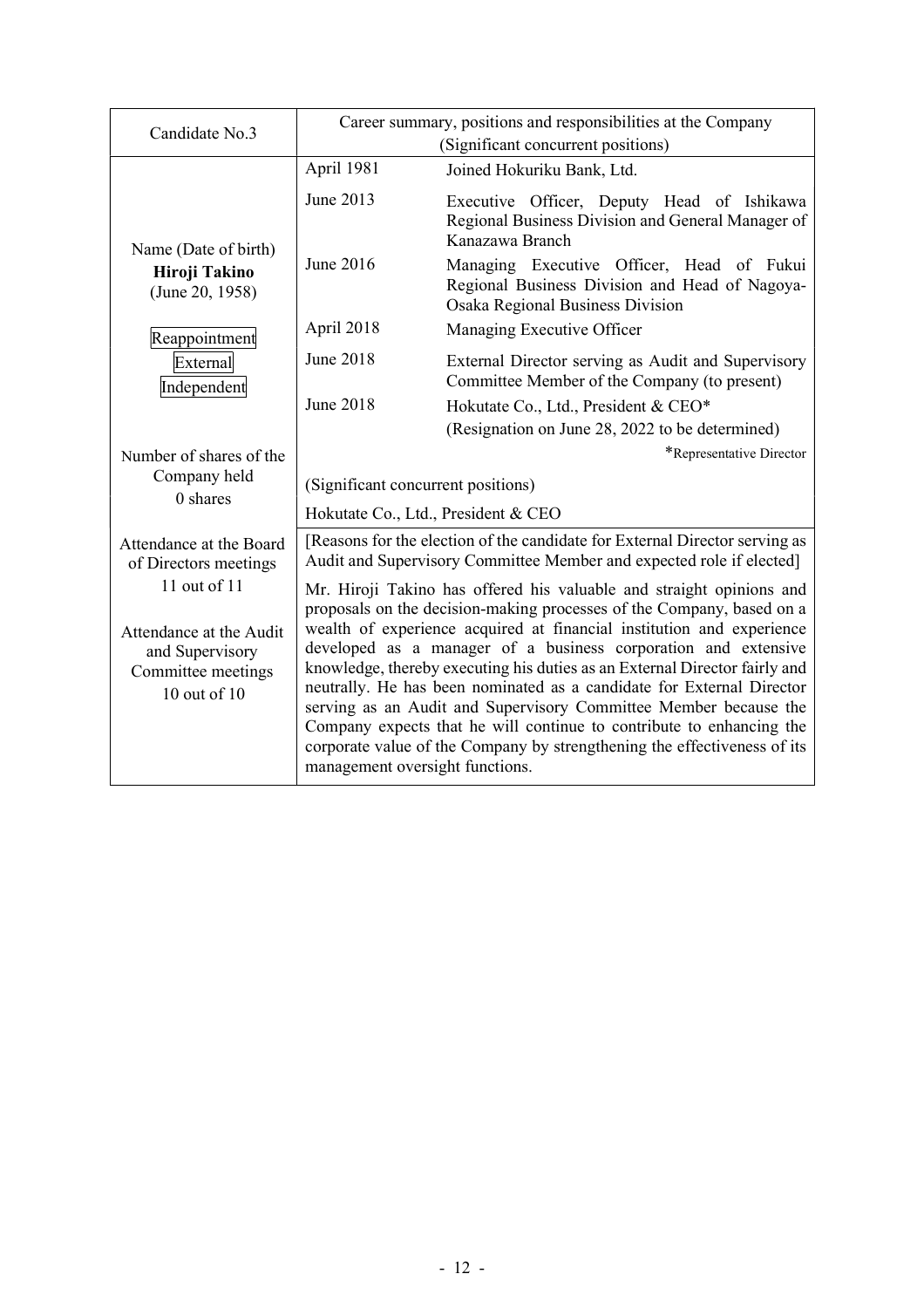| Candidate No.4                                                          | Career summary, positions and responsibilities at the Company                                                                                                                                                                                                                                                                                                                                                                                                                                                                                                              |                                                                            |  |
|-------------------------------------------------------------------------|----------------------------------------------------------------------------------------------------------------------------------------------------------------------------------------------------------------------------------------------------------------------------------------------------------------------------------------------------------------------------------------------------------------------------------------------------------------------------------------------------------------------------------------------------------------------------|----------------------------------------------------------------------------|--|
|                                                                         |                                                                                                                                                                                                                                                                                                                                                                                                                                                                                                                                                                            | (Significant concurrent positions)                                         |  |
|                                                                         | April 1980                                                                                                                                                                                                                                                                                                                                                                                                                                                                                                                                                                 | Joined Murata Manufacturing Co., Ltd.                                      |  |
|                                                                         | March 2008                                                                                                                                                                                                                                                                                                                                                                                                                                                                                                                                                                 | General Manager, Planning Department                                       |  |
| Name (Date of birth)                                                    | <b>July 2009</b>                                                                                                                                                                                                                                                                                                                                                                                                                                                                                                                                                           | Vice President, Corporate Planning Department                              |  |
| <b>Toru Inoue</b><br>(May 30, 1956)                                     | <b>July 2013</b>                                                                                                                                                                                                                                                                                                                                                                                                                                                                                                                                                           | Executive Vice President, Director, the Components<br><b>Business Unit</b> |  |
| New appointment                                                         | June 2015                                                                                                                                                                                                                                                                                                                                                                                                                                                                                                                                                                  | Director, Executive Vice President                                         |  |
| External<br>Independent                                                 | June 2017                                                                                                                                                                                                                                                                                                                                                                                                                                                                                                                                                                  | Representative Director, Senior Executive Vice<br>President                |  |
|                                                                         | June 2020                                                                                                                                                                                                                                                                                                                                                                                                                                                                                                                                                                  | <b>Executive Counsellor</b>                                                |  |
|                                                                         | <b>July 2021</b>                                                                                                                                                                                                                                                                                                                                                                                                                                                                                                                                                           | Counsellor (resigned in May 2022)                                          |  |
| Number of shares of the<br>Company held                                 |                                                                                                                                                                                                                                                                                                                                                                                                                                                                                                                                                                            |                                                                            |  |
| 0 shares                                                                | (Significant concurrent positions)                                                                                                                                                                                                                                                                                                                                                                                                                                                                                                                                         |                                                                            |  |
| Attendance at the Board                                                 |                                                                                                                                                                                                                                                                                                                                                                                                                                                                                                                                                                            |                                                                            |  |
| of Directors meetings<br>N/A                                            | [Reasons for the election of the candidate for External Director serving as<br>Audit and Supervisory Committee Member and expected role if elected]                                                                                                                                                                                                                                                                                                                                                                                                                        |                                                                            |  |
| Attendance at the Audit<br>and Supervisory<br>Committee meetings<br>N/A | Mr. Toru Inoue has a wealth of experience and a proven track record in<br>business operations, planning, and accounting over many years as a<br>manager of a business corporation, and the Company expects that he will<br>provide accurate advice and supervision of the Company's management<br>as an External Director based on his extensive knowledge cultivated over<br>many years in the electronics industry. For the reasons stated above, he<br>has been nominated as a candidate for External Director serving as an<br>Audit and Supervisory Committee Member. |                                                                            |  |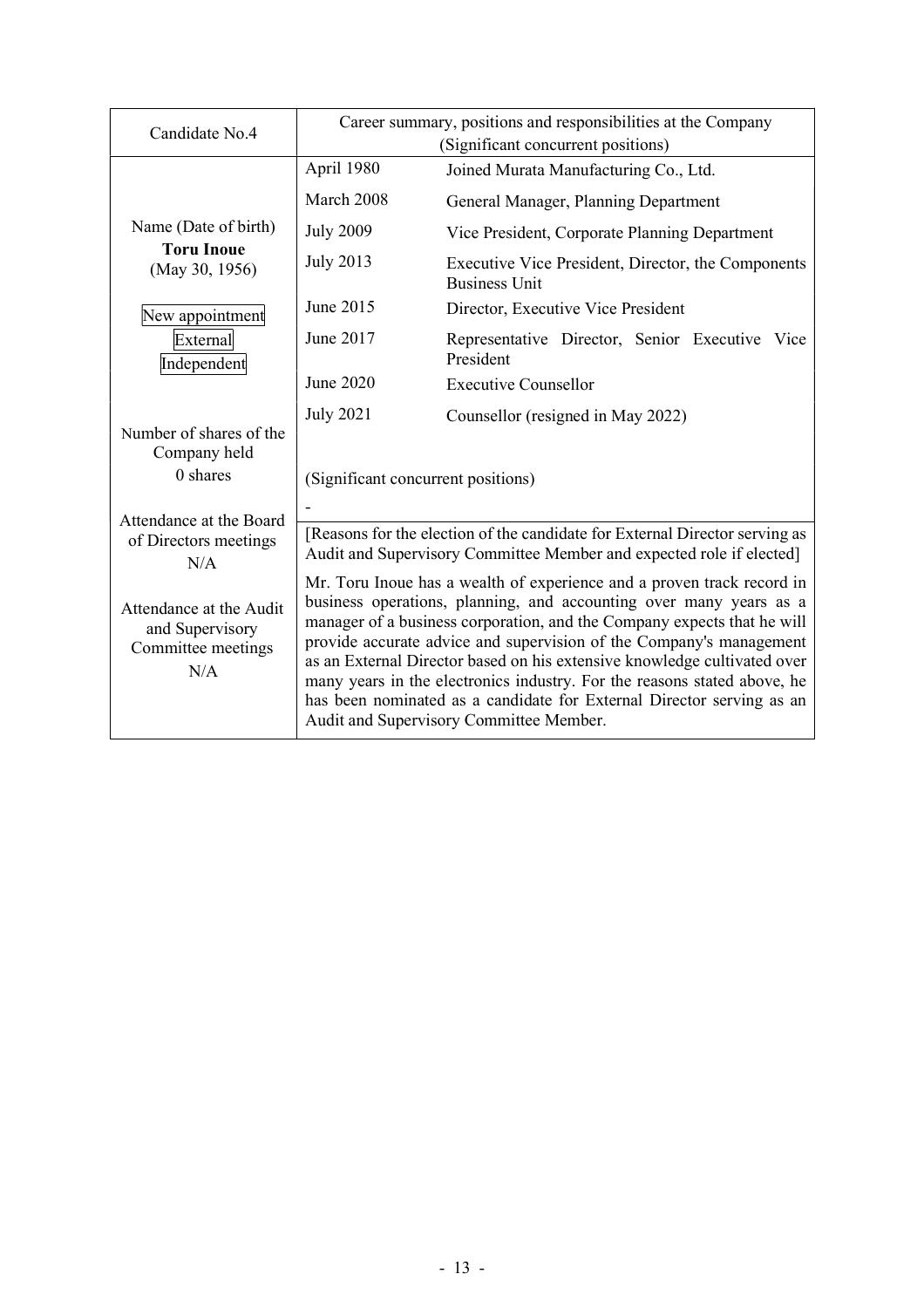| Candidate No.5                                      | Career summary, positions and responsibilities at the Company<br>(Significant concurrent positions)                                                                                                                                                                                                                                                                                                                                                                                                                                                                                                                                                                                                                                                                                                                                                                                            |                                                                                                                                                             |  |
|-----------------------------------------------------|------------------------------------------------------------------------------------------------------------------------------------------------------------------------------------------------------------------------------------------------------------------------------------------------------------------------------------------------------------------------------------------------------------------------------------------------------------------------------------------------------------------------------------------------------------------------------------------------------------------------------------------------------------------------------------------------------------------------------------------------------------------------------------------------------------------------------------------------------------------------------------------------|-------------------------------------------------------------------------------------------------------------------------------------------------------------|--|
|                                                     | April 1979                                                                                                                                                                                                                                                                                                                                                                                                                                                                                                                                                                                                                                                                                                                                                                                                                                                                                     | Joined Special corporation Japan External Trade<br>Organization (currently Incorporated administrative<br>agency Japan External Trade Organization (JETRO)) |  |
|                                                     | <b>June 2000</b>                                                                                                                                                                                                                                                                                                                                                                                                                                                                                                                                                                                                                                                                                                                                                                                                                                                                               | Deputy Managing Director, JETRO Singapore                                                                                                                   |  |
|                                                     | April 2009                                                                                                                                                                                                                                                                                                                                                                                                                                                                                                                                                                                                                                                                                                                                                                                                                                                                                     | International<br>Director-General,<br>Exchange<br>and<br>Training Department, Institute<br>of Developing<br>Economies, (IDE-JETRO)                          |  |
|                                                     | March 2011                                                                                                                                                                                                                                                                                                                                                                                                                                                                                                                                                                                                                                                                                                                                                                                                                                                                                     | Director General, JETRO Seoul                                                                                                                               |  |
| Name (Date of birth)<br><b>Masako Osuna</b>         | February 2014                                                                                                                                                                                                                                                                                                                                                                                                                                                                                                                                                                                                                                                                                                                                                                                                                                                                                  | Professor, Managing Systems Department, College<br>of<br>Informatics<br>and Human<br>Communication,<br>Kanazawa Institute of Technology                     |  |
| (March 1, 1956)                                     | June 2015                                                                                                                                                                                                                                                                                                                                                                                                                                                                                                                                                                                                                                                                                                                                                                                                                                                                                      | <b>Outside Director (Audit and Supervisory Committee</b><br>Member), The Hokkoku Bank, Ltd. (resigned in June<br>2021)                                      |  |
| New appointment<br>External<br>Independent          | April 2017                                                                                                                                                                                                                                                                                                                                                                                                                                                                                                                                                                                                                                                                                                                                                                                                                                                                                     | Professor,<br>Office<br>of<br>Industry-University<br>Collaboration, Organization for Research Support,<br>Kanazawa Institute of Technology (to present)     |  |
|                                                     | June 2019                                                                                                                                                                                                                                                                                                                                                                                                                                                                                                                                                                                                                                                                                                                                                                                                                                                                                      | Outside<br>Director,<br>Hibiya<br>Engineering,<br>Ltd.<br>(to present)                                                                                      |  |
| Number of shares of the<br>Company held<br>0 shares | June 2020                                                                                                                                                                                                                                                                                                                                                                                                                                                                                                                                                                                                                                                                                                                                                                                                                                                                                      | Outside Auditor, C.I. TAKIRON<br>Corporation<br>(to present)                                                                                                |  |
| Attendance at the Board                             | (Significant concurrent positions)                                                                                                                                                                                                                                                                                                                                                                                                                                                                                                                                                                                                                                                                                                                                                                                                                                                             |                                                                                                                                                             |  |
| of Directors meetings                               | Professor, Kanazawa Institute of Technology                                                                                                                                                                                                                                                                                                                                                                                                                                                                                                                                                                                                                                                                                                                                                                                                                                                    |                                                                                                                                                             |  |
| N/A                                                 | Outside Director, Hibiya Engineering, Ltd.                                                                                                                                                                                                                                                                                                                                                                                                                                                                                                                                                                                                                                                                                                                                                                                                                                                     |                                                                                                                                                             |  |
| Attendance at the Audit                             | Outside Auditor, C.I. TAKIRON Corporation<br>[Reasons for the election of the candidate for External Director serving as                                                                                                                                                                                                                                                                                                                                                                                                                                                                                                                                                                                                                                                                                                                                                                       |                                                                                                                                                             |  |
| and Supervisory                                     | Audit and Supervisory Committee Member and expected role if elected]                                                                                                                                                                                                                                                                                                                                                                                                                                                                                                                                                                                                                                                                                                                                                                                                                           |                                                                                                                                                             |  |
| Committee meetings<br>N/A                           | Ms. Masako Osuna has worked at the Japan External Trade Organization<br>(JETRO) for many years and is currently a professor in the Office of<br>Industry-University Collaboration at Kanazawa Institute of Technology<br>and is also widely active as an Outside Director of Hibiya Engineering,<br>Ltd., and an Outside Auditor of C.I. TAKIRON Corporation. With this<br>wealth of experience and a high level of expertise with a focus on<br>international economics, the Company expects that she will be able to<br>provide appropriate advice and checks to ensure the appropriateness of the<br>Board's decision-making. She has never been involved in corporate<br>management in any way other than as an outside officer, but for the<br>reasons stated above, she has been nominated as a candidate for External<br>Director serving as an Audit and Supervisory Committee Member. |                                                                                                                                                             |  |

Notes:

- 1. There are no special interests between any of the above candidates for Director serving as Audit and Supervisory Committee Member and the Company.
- 2. Mr. Toru Inoue and Ms. Masako Osuna are new candidates.
- 3. Mr. Masaaki Suzuki, Mr. Hiroji Takino, Mr. Toru Inoue and Ms. Masako Osuna are all candidates for External Director.
- 4. Mr. Masaaki Suzuki is currently an External Director of the Company and will have held this position for ten (10) years (for six (6) years as an External Director serving as an Audit and Supervisory Committee Member),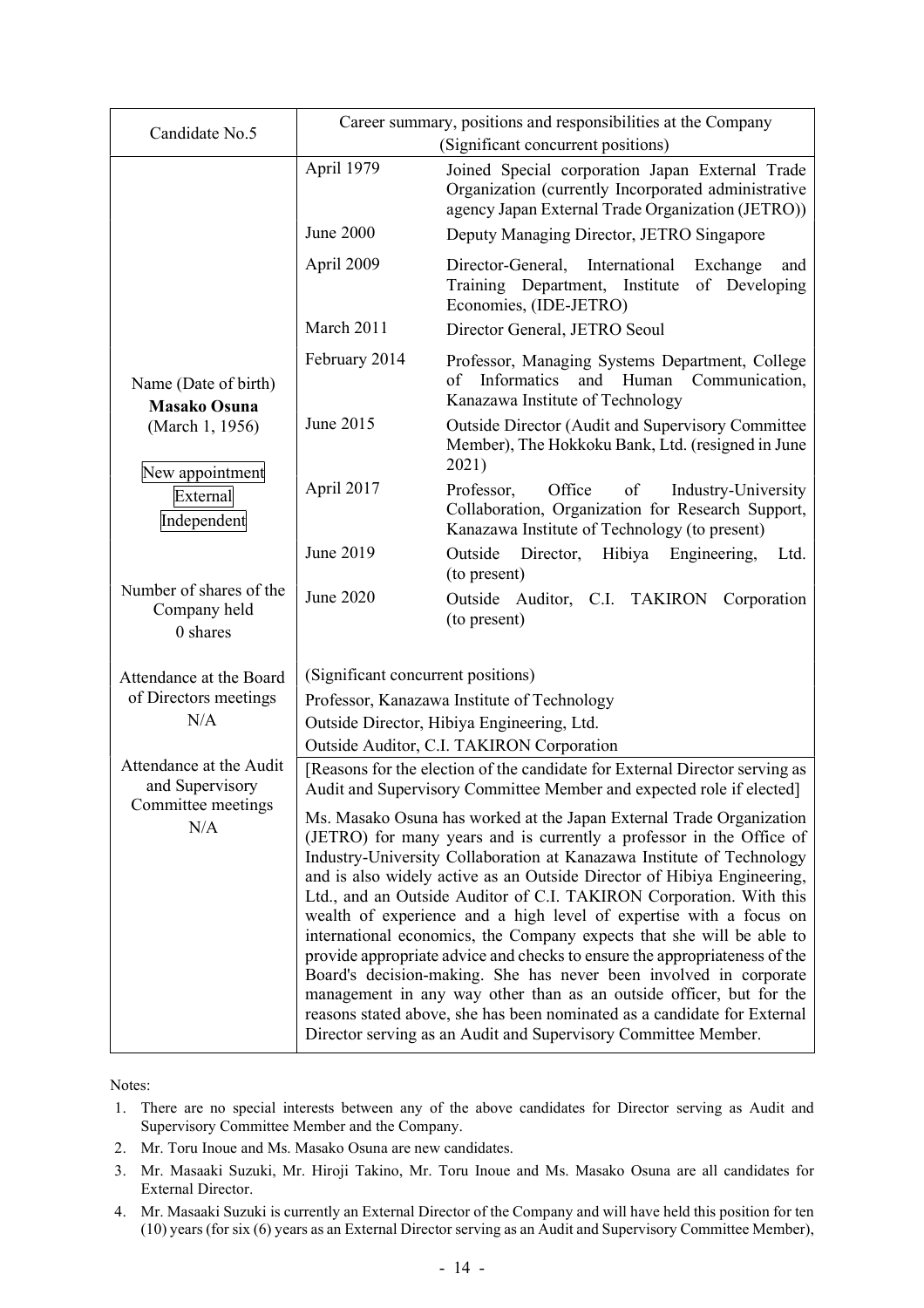at the conclusion of this General Meeting of Shareholders. Mr. Hiroji Takino is currently an External Director serving as an Audit and Supervisory Committee Member for four (4) years at the conclusion of this General Meeting of Shareholders.

- 5. The Company has entered into agreements, in accordance with the provision of Article 427, Paragraph 1, of the Companies Act, with Mr. Masaaki Suzuki and Mr. Hiroji Takino, to limit their liabilities under Article 423, Paragraph 1, of the Companies Act. The maximum liability under these agreements is the minimum liability provided in laws and regulations. If Mr. Masaaki Suzuki and Mr. Hiroji Takino are reappointed as External Directors, the Company will continue the aforementioned liability limitation agreements with them. If Mr. Toru Inoue and Ms. Masako Osuna are appointed as External Directors, the Company will enter into the aforementioned liability limitation agreements with them.
- 6. The Company has entered into a Directors and Officers Liability Insurance (D&O insurance) Contract, as defined in Article 430-3, paragraph 1 of the Companies Act, with an insurance company under which the Company's Directors are the insured. If this proposal is approved and adopted without changes to the original proposal and if the candidates take office as Directors, the candidates will be the insured under the insurance contract. If any shareholder, third party or other entity claims damages from any of the insured, the damages, litigation expenses, etc. that would otherwise be incurred by the insured party will be covered under the insurance contract. However, the insurance contract will not cover some specific damages, for example, damages arising from acts of the insured party that are committed with an awareness of legal violations. All insurance premiums, including those for the special conditions, are borne by the Company, with no premiums being paid by any of the insured. The Company intends to renew the aforementioned insurance contract on the same terms and conditions at the next renewal.
- 7. The Company designated Mr. Masaaki Suzuki and Mr. Hiroji Takino as Independent Directors as stipulated under the regulation of Tokyo Stock Exchange and registered them as such at the Exchange. If their reappointments are approved, they will continue to be Independent Directors. Mr. Toru Inoue and Ms. Masako Osuna also meet the requirements for Independent Directors as stipulated by the Exchange, and if their appointments are approved, the Company will designate them as Independent Directors and register them as such with the Exchange.
- 8. Mr. Masaaki Suzuki, Mr. Hiroji Takino, Mr. Toru Inoue and Ms. Masako Osuna all satisfy the requirements established by the Company under "Criteria for Independence of External Directors" (see next page).
- 9. We are of the opinion that the proposed reappointment of Mr. Masaaki Suzuki, who had been employed by Mizuho Bank, Ltd., will not adversely affect his independence in view of the fact that our borrowing from Mizuho Bank, Ltd. as of March 31, 2022 only accounted for less than 0.5 percent of our total assets on a consolidated basis and does not significantly impact our financing. Additionally, we are of the opinion that the proposed reappointment of Mr. Hiroji Takino, who had been employed by Hokuriku Bank, Ltd., will not adversely affect his independence in view of the fact that our borrowing from Hokuriku Bank, Ltd. as of March 31, 2022 only accounted for less than 1.5 percent of our total assets on a consolidated basis and does not significantly impact our financing. Further, we are of the opinion that the proposed appointment of Mr. Toru Inoue, who had been employed by Murata Manufacturing Co., Ltd., one of our parts suppliers, will not adversely affect his independence in view of the fact that the volume of business transactions between Murata Manufacturing and EIZO for FY2021 only accounted for less than 0.5 percent of each of the two companies' total sales on a consolidated basis.
- 10. In January 2020, while Ms. Masako Osuna was serving as an Outside Director of Hibiya Engineering, Ltd., following an inquiry by the Tokyo Regional Taxation Bureau, an investigation revealed fraudulent activities by a former employee of that company. Although she was not aware of this matter in advance, she made recommendations, etc. from the viewpoint of legal compliance at meetings of the Board of Directors and other meetings on a regular basis. Since the incident was discovered, she has been appropriately fulfilling her responsibilities by making recommendations to strengthen the internal control system and ensure compliance in order to prevent recurrence of the incident.
- 11. In January 2020, during Ms. Masako Osuna's tenure as an Outside Director (Audit and Supervisory Committee Member) of The Hokkoku Bank, Ltd., an incident involving the embezzlement of money by a former employee of the bank came to light. Although she was not aware of this matter in advance, she made suggestions and provided advice on compliance with laws and regulations, including the prevention of misconduct incidents, at meetings of the Board of Directors and Audit and Supervisory Committee meetings. After the incident was uncovered, she appropriately fulfilled her responsibilities, including requesting a thorough investigation and strict response, providing proactive advice on how to create a system for early detection of recurrence prevention measures throughout the organization, ensuring that all employees follow up on such measures, and auditing the implementation of such measures.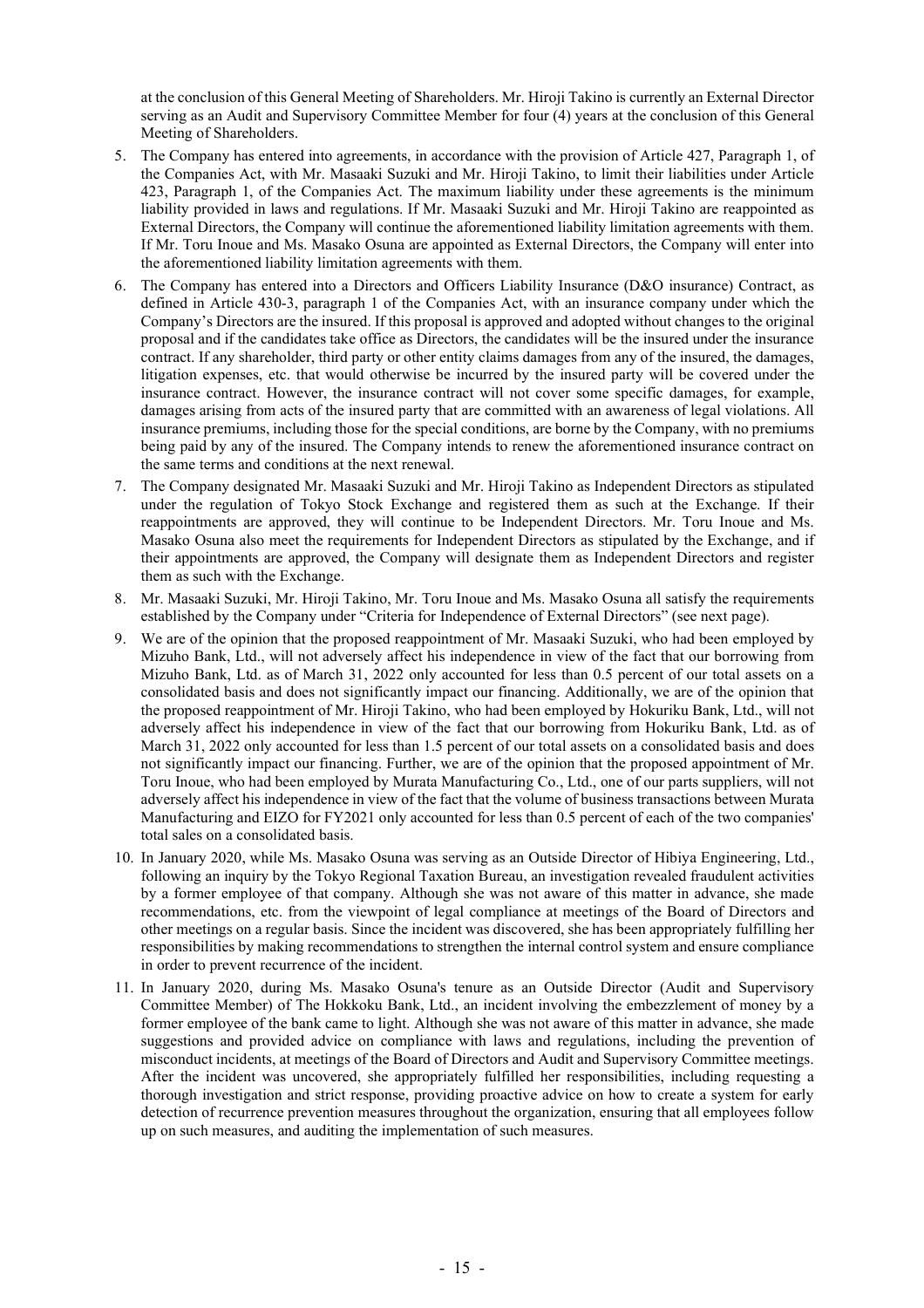### (Reference) **Criteria for Independence of External Directors**

- 1. The Board of Directors of EIZO Corporation deems an External Director or a candidate for External Director to have independence in the event that he/she does not fall under any of the items below in the current fiscal year and in the previous three (3) fiscal years.
	- (1) A person executing business operations (\*) of EIZO Group's business partner, its parent company, or important subsidiary whose transaction amount exceeds two (2) % of the consolidated net sales of EIZO Group or the business partner.
	- (2) A person executing business operations of a financial institution or other lenders, or its parent company or important subsidiary which is indispensable for EIZO Group's financing and on which the Group depends to the extent that there is no substitute.
	- (3) A consultant, accounting professional, or legal professional who has received from EIZO Group monetary consideration or other properties equivalent to ten (10) million yen or more during a year, excluding officers' remuneration (in case a corporation, association, or other organization receives such properties, a person who belongs to such organization).
	- (4) A person executing business operations of a major shareholder of EIZO Corporation (who holds ten (10) % or more of the voting rights of the Company directly or indirectly) or its parent company or important subsidiary.
	- (5) A representative partner, certified public accountant, partner, or employee of the audit firm that is the current Accounting Auditor of EIZO Group, or a person who has belonged to the audit firm that was the Accounting Auditor of EIZO Group during the previous three (3) fiscal years and was engaged in actual auditing work on EIZO Group.
	- (6) A person executing business operations or a Corporate Auditor of a company, or its parent company or subsidiary that accepts Directors from EIZO Group.
	- (7) A person who has received a donation of ten (10) million yen or more during a year from EIZO Group (in case a corporation, association, or other organization receives such donation, a Director of such an organization or a person directly involved in research, education, or other activities related to such a donation).
	- (8) A spouse or relative within the second degree of kinship of a person executing business operations who falls under any of (1) to (7) above.
	- (9) Notwithstanding the foregoing, any other person who has special grounds that could give rise to a conflict of interests with the Company or its general shareholders, preventing him/her from fulfilling duties as an independent External Director.
	- (\*) A person executing business operations means a Director (excluding an External Director), corporate officer, executive officer or other similar person, or employee.
- 2. In case an External Director ceases to have the independence stipulated in the Criteria, he/she shall notify the Company immediately.
- 3. Amendments to the Criteria shall be resolved by the Board of Directors.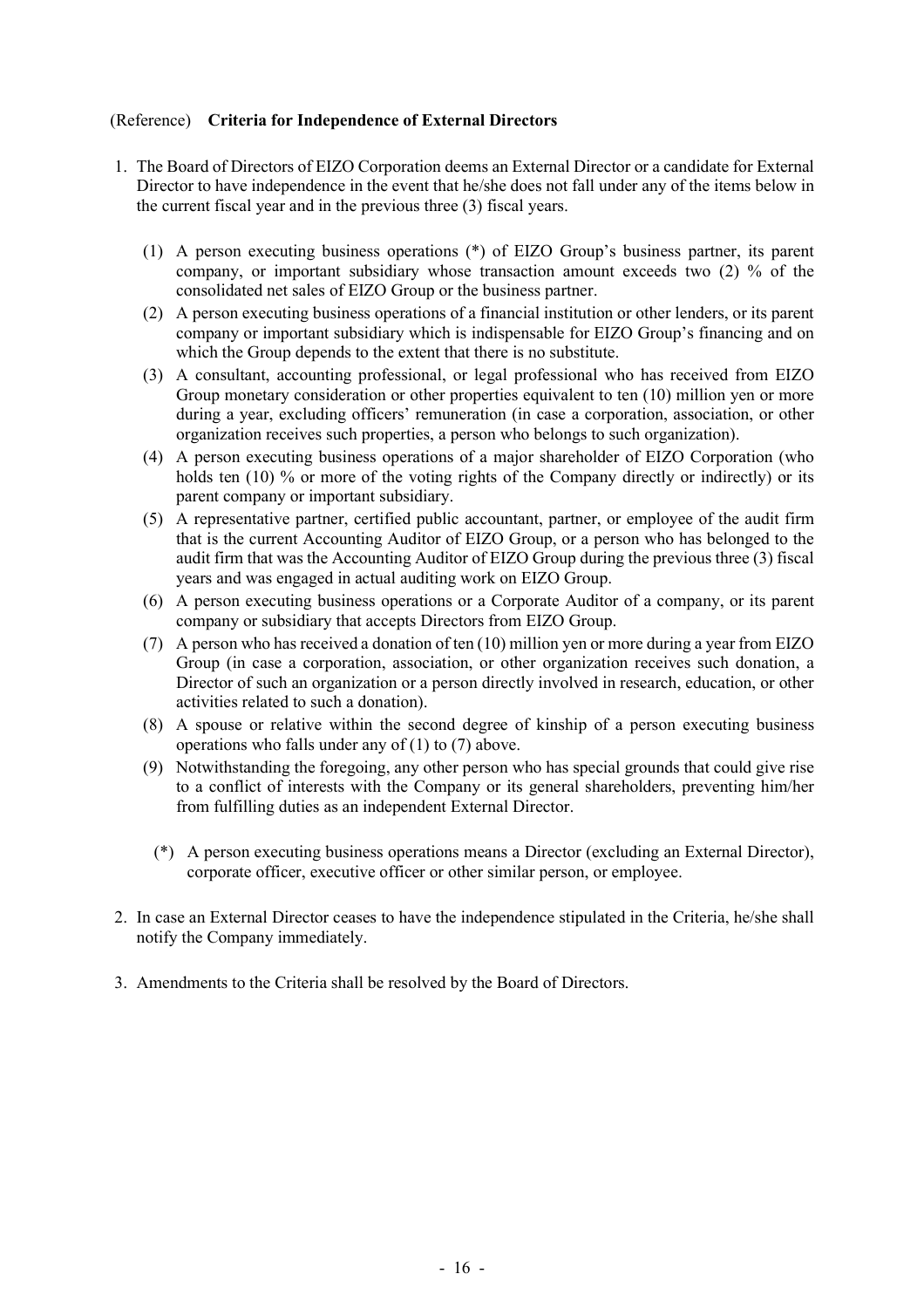#### (Reference) **Composition of the Board of Directors after this General Meeting of Shareholders**

If Proposal 2 and Proposal 3 are approved and adopted without changes to the original proposal, the composition of the Board of Directors after this General Meeting of Shareholders will be as follows.

|                        |                                  |                                        |                          |                      |                                                |                      | Main specialties             |                      |                     |                                      |            |                               |                |
|------------------------|----------------------------------|----------------------------------------|--------------------------|----------------------|------------------------------------------------|----------------------|------------------------------|----------------------|---------------------|--------------------------------------|------------|-------------------------------|----------------|
| Name                   | New appointment or reappointment | Audit and Supervisory Committee Member | <b>External Director</b> | Independent Director | Nomination and Remuneration Advisory Committee | Corporate Management | Overseas Business Management | Accounting & Finance | HR & HR Development | Internal Control /Legal & Compliance | Technology | $\mathop{\rm SCM}\nolimits^*$ | Sustainability |
| Yoshitaka<br>Jitsumori | Reappointment                    |                                        |                          |                      | O                                              |                      |                              |                      |                     |                                      |            |                               |                |
| Masaki<br>Ebisu        | Reappointment                    |                                        |                          |                      |                                                |                      |                              |                      |                     |                                      |            |                               |                |
| Manabu<br>Arise        | Reappointment                    |                                        |                          |                      |                                                |                      |                              |                      |                     |                                      |            |                               |                |
| Masaaki<br>Suzuki      | Reappointment                    | $\circledcirc$                         | $\bigcirc$               | $\bigcirc$           | $\circledcirc$                                 |                      |                              |                      |                     |                                      |            |                               |                |
| Kazuhiko<br>Deminami   | Reappointment                    | $\bigcirc$                             |                          |                      | $\bigcirc$                                     |                      |                              |                      |                     |                                      |            |                               |                |
| Hiroji<br>Takino       | Reappointment                    | $\bigcirc$                             | $\bigcirc$               | $\bigcirc$           | $\bigcirc$                                     |                      |                              |                      |                     |                                      |            |                               |                |
| Toru<br>Inoue          | New<br>appointment               | $\bigcirc$                             | $\bigcirc$               | $\bigcirc$           | $\bigcirc$                                     |                      |                              |                      |                     |                                      |            |                               |                |
| Masako<br>Osuna        | New<br>appointment               | $\bigcirc$                             | $\bigcirc$               | $\bigcirc$           | $\bigcirc$                                     |                      |                              |                      |                     |                                      |            |                               |                |

\*SCM: Supply Chain Management

- The above table does not represent all areas of knowledge of each of the Directors.

- A double circle (◎) indicates the chairperson, who is elected by the members of the committee.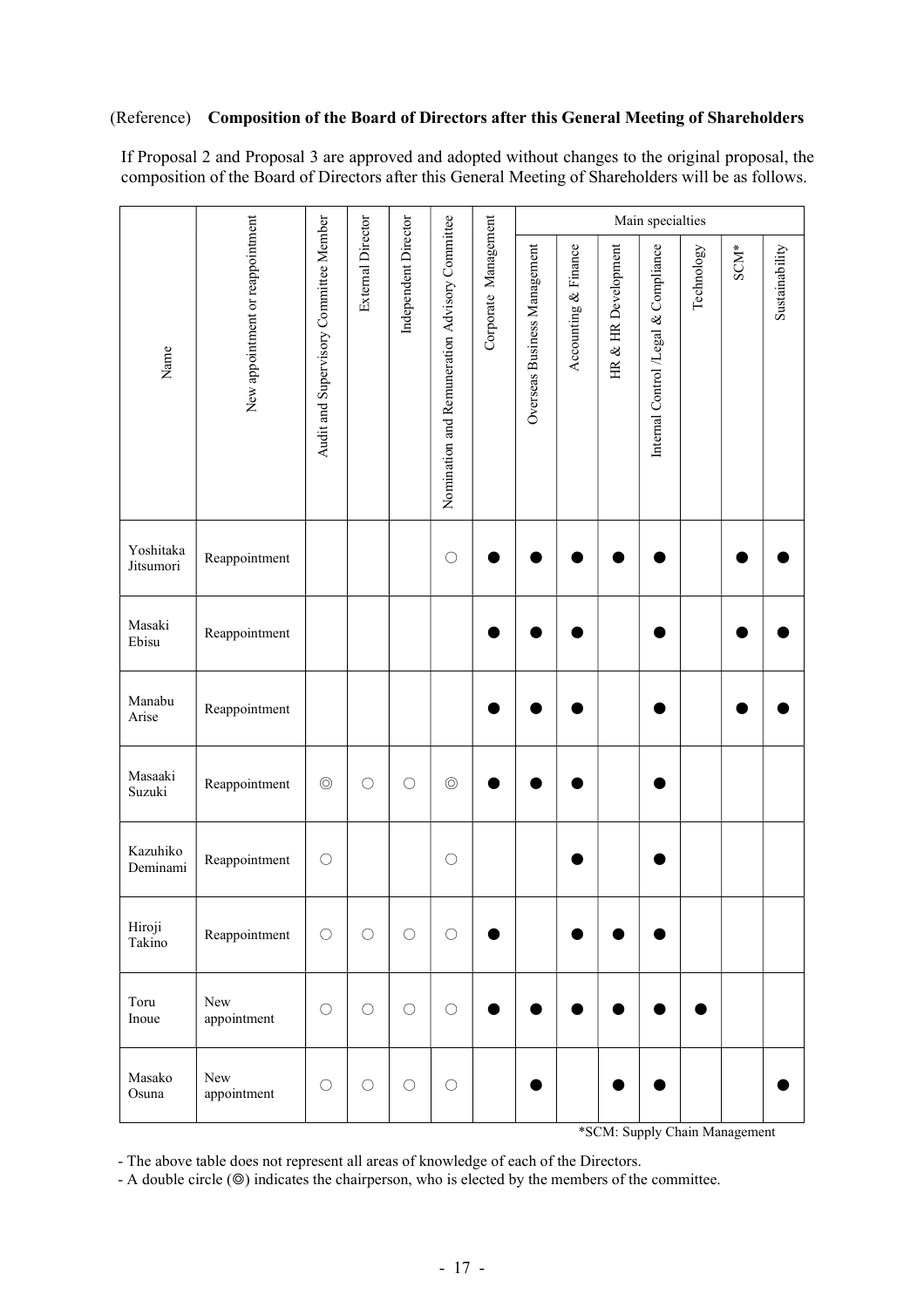### **Proposal 4:** Determination of Remuneration for Granting Restricted Stock to Directors (excluding Directors serving as Audit and Supervisory Committee Members and External Directors)

The amount of remuneration, etc. of the Company's Directors (excluding Directors serving as Audit and Supervisory Committee Members), including fixed remuneration and performance-linked remuneration, was approved at the 49th Ordinary General Meeting of Shareholders held on June 23, 2016 as an annual amount not exceeding 350 million yen (excluding, however, the employee's portion of salary for Directors who concurrently serve as employees).

As part of a review of its remuneration system for officers, the Company proposes to grant new remuneration for the grant of restricted stock to its Directors (excluding Directors serving as Audit and Supervisory Committee Members and External Directors) (the "Eligible Directors") within the above-mentioned remuneration limit for the purpose of providing them with incentives to continuously improve the corporate value of the Company and to promote further sharing of value with shareholders.

The remuneration to be paid to the Eligible Director for the grant of restricted stock under this proposal shall be a monetary claim, the total amount of which shall not exceed 50 million yen per year (excluding, however, the employee's portion of salary for Directors who concurrently serve as employees). The specific timing and allocation of payments to each Eligible Director will be determined by the Board of Directors after deliberation and report by the Nomination and Remuneration Advisory Committee.

The performance-linked remuneration was approved at the 48th Ordinary General Meeting of Shareholders held on June 19, 2015 to be within 2% of consolidated operating income for each fiscal year (with an upper limit of 200 million yen), but with the introduction of this system, the new upper limit will be 150 million yen, less 50 million yen of the total monetary claims to be granted with the restricted stock.

Under this plan, the Eligible Directors shall, based on a resolution of the Board of Directors of the Company, pay all of the monetary claims to be paid under this proposal as assets contributed in kind and receive the issuance or disposal of common shares of the Company, and the total number of common shares of the Company to be issued or disposed of as a result thereof shall not exceed 20,000 shares per year. (However, if, after the date of approval of this proposal, a stock split (including gratis allotment of shares of common stock of the Company) or reverse stock split of shares of common stock of the Company is conducted or any other event requiring adjustment of the total number of shares of common stock of the Company to be issued or disposed of as restricted stock occurs, the total number of shares shall be adjusted to a reasonable extent.)

The amount to be paid per share shall be determined by the Board of Directors based on the closing price of the Company's common stock on the Tokyo Stock Exchange on the business day immediately preceding the date of each Board of Directors resolution (or the closing price of the immediately preceding trading day if no trading was effected on that date) to the extent not particularly favorable to the Eligible Directors who will subscribe for such common stock. In addition, the issuance or disposal of shares of common stock of the Company and the payment of monetary claims as assets contributed in kind as consideration for such issuance or disposal shall be subject to the execution of a restricted stock allotment agreement (the "Allotment Agreement") between the Company and the Eligible Director, which shall include the following details. The maximum amount of remuneration, the total number of shares of the Company's common stock to be issued or disposed of, and other conditions for the grant of restricted stock to the Eligible Directors under this proposal have been determined by the Board of Directors after deliberation and report by the Nomination and Remuneration Advisory Committee, taking into consideration the aforementioned purpose of introducing this system, the Company's business conditions, the policy for determining the content of individual remuneration of the Company's Directors (If this proposal is approved, the policy will be changed to the contents described in the [Reference] column below to be consistent with the contents as approved.), and various other circumstances, and are considered appropriate. With respect to this proposal, the Audit and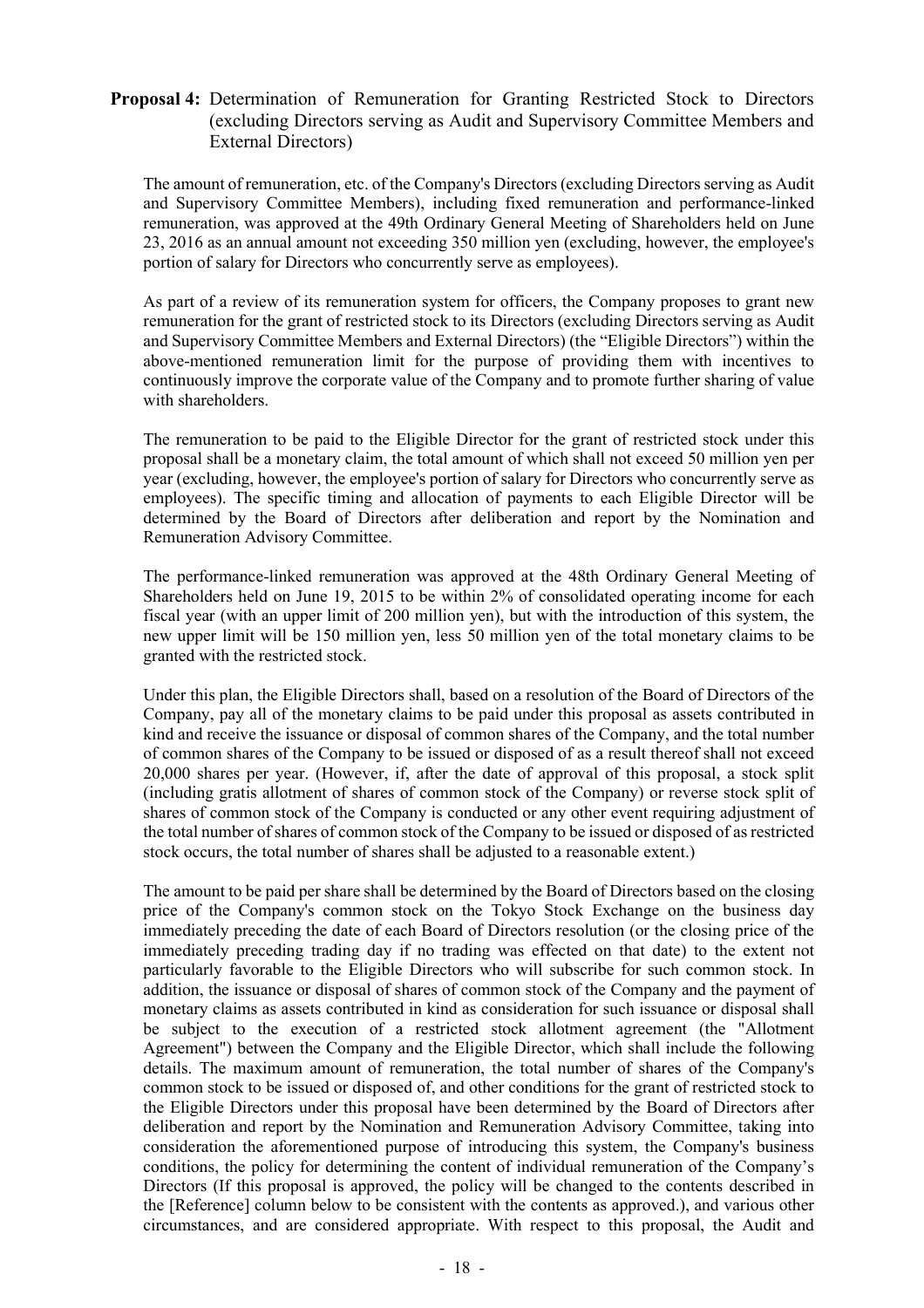Supervisory Committee expressed its opinion that the content of the proposal is appropriate.

Currently, there are three (3) Directors (excluding Directors serving as Audit and Supervisory Committee Members). If Proposal 2, "Election of Three (3) Directors (Excluding Directors Serving as Audit and Supervisory Committee Members)," is approved and passed as originally proposed, the number of Directors (excluding Directors serving as Audit and Supervisory Committee Members) will also be three (3).

#### **[Outline of the Allotment Agreement]**

(1) Transfer Restriction Period

The Eligible Director shall not transfer, grant a security interest in, or otherwise dispose of the shares of common stock of the Company (the "Transfer Restriction") allotted under the Allotment Agreement (the "Allotted Shares") during the period from the day he/she receives the allotment under the Allotment Agreement to the time immediately following his/her retirement from the position of officer or employee of the Company or its group companies as predetermined by the Board of Directors of the Company (the "Transfer Restriction Period").

(2) Treatment upon resignation

If an Eligible Director resigns his/her position as a Director of the Company before the expiration of a period of approximately one year from the date of commencement of execution of duties (the date of the Ordinary General Meeting of Shareholders held in the fiscal year in which the resolution for election as a Director is approved and the acceptance of office is accepted, and the shares allotted hereunder are granted) to the time immediately preceding the end of the first Ordinary General Meeting of Shareholders thereafter (the "Service Period"), the Company shall naturally acquire the Allotted Shares without consideration, unless the resignation is due to death.

(3) Lifting of Transfer Restriction

The Company shall cancel the restriction on transfer of all of the Allotted Shares upon the expiration of the Transfer Restriction Period, provided that the Eligible Director has continuously held the position of Director of the Company during the Service Period. However, in the event that (i) such Eligible Director resigns his/her position as a Director of the Company before the expiration of the service period due to death, or (ii) such Eligible Director resigns his/her position predetermined by the Board of Directors of the Company for justifiable reasons after the expiration of the Service Period but before the expiration of the Transfer Restriction Period, the Transfer Restriction of the Allotted Shares shall be cancelled after making a reasonable adjustment as necessary to the number of Allotted Shares to be cancelled. In addition, the Company shall naturally acquire the Allotted Shares for which the Transfer Restriction has not been lifted for no consideration immediately after the Transfer Restriction is lifted in accordance with the above provisions.

(4) Treatment in reorganization

Notwithstanding the provisions of (1) above, if, during the Transfer Restriction Period, a merger agreement under which the Company shall become a defunct company, a share exchange agreement or share transfer plan under which the Company shall become a wholly owned subsidiary, or any other matters related to organizational restructuring, etc. are approved at a General Meeting of Shareholders of the Company (however, if such organizational restructuring, etc. does not require approval at a General Meeting of Shareholders of the Company, then the Company's Board of Directors), the Transfer Restriction shall be lifted prior to the effective date of such reorganizational restructuring, etc., on the number of the Allotted Shares reasonably decided, considering the period from the start date of the Transfer Restriction Period to the approval date for such reorganizational restructuring, etc., by a resolution of the Company's Board of Directors. In addition, in the cases set forth above, the Company shall naturally acquire the Allotted Shares for which the Transfer Restriction has not been lifted for no consideration as of the time immediately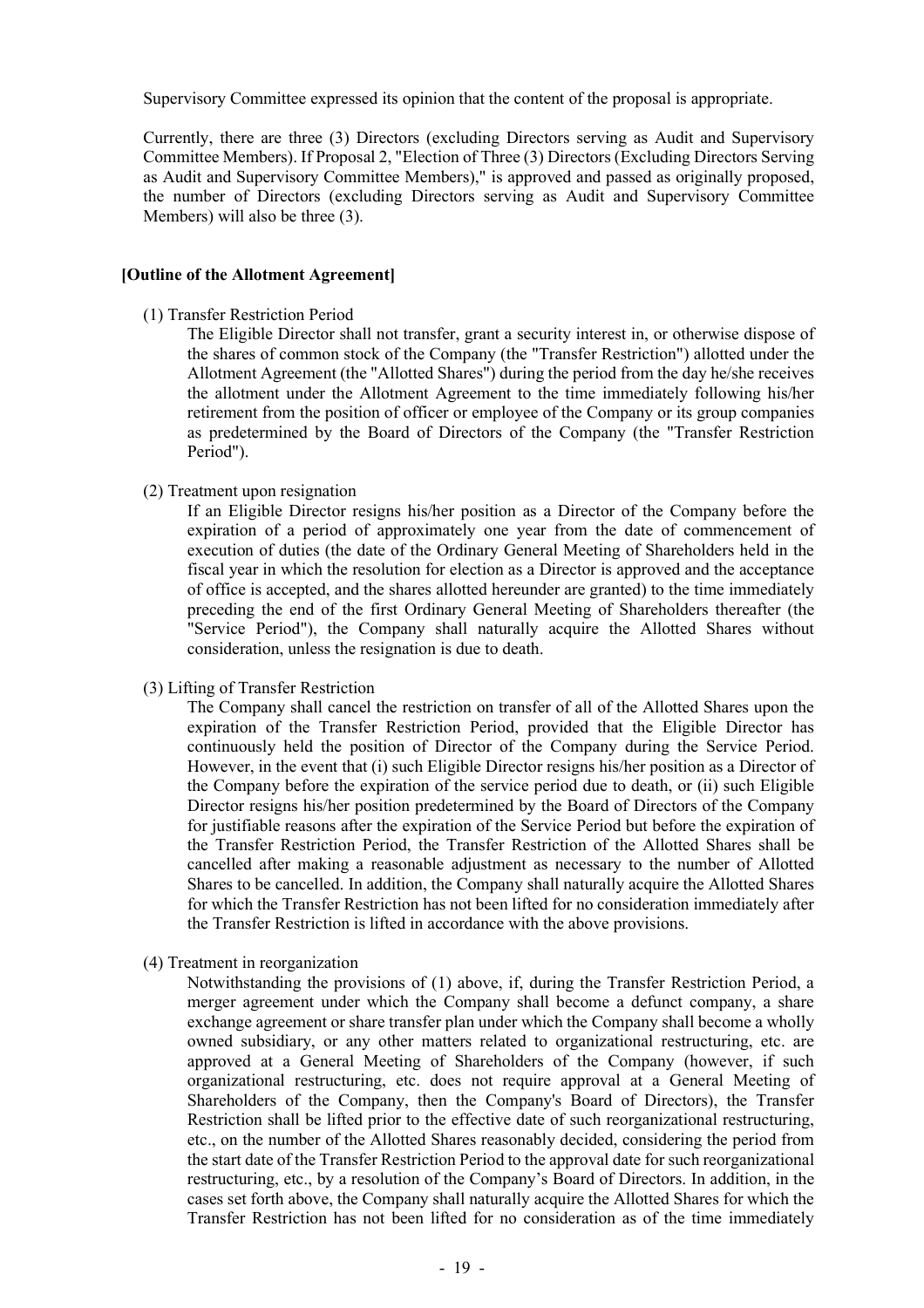following the lifting of the Transfer Restriction.

(5) Other matters

Other matters concerning the Allotment Agreement shall be determined by the Board of Directors of the Company.

### (Reference) **Policy for Determining the Details of Individual Remuneration, etc. of Directors (Details to be Changed after Approval of this Proposal)**

1. Fundamental policy

The Company's basic policy is to set the remuneration of Directors at an appropriate level based on the responsibilities and duties of each Director, taking into consideration the following items. The remuneration system shall consist of fixed remuneration, performancelinked remuneration (both as monetary remuneration), and stock-based remuneration as nonmonetary remuneration. The performance-linked remuneration and stock-based remuneration shall be paid to executive Directors.

- 1) Motivation for medium- and long-term growth of the Company and sustainable enhancement of corporate value
- 2) Role to fulfill corporate social responsibility
- 3) Business environment, performance, and execution of duties
- 4) Securing human resources with excellent management skills
- 5) The Company's business content and scale

The method of determining remuneration, etc., and the level of remuneration for each position shall be set forth in internal rules to be decided by the Board of Directors after deliberation and report by the Nomination and Remuneration Advisory Committee, in which independent External Directors constitute the majority. The specific amount to be paid and the number of shares to be granted for each fiscal year shall also be determined to the extent determined by the Board of Directors after deliberation and report by the Nomination and Remuneration Advisory Committee in accordance with the relevant internal rules.

In addition, the remuneration system, remuneration levels, etc. shall be reviewed in a timely and appropriate manner in response to changes in the business environment and other factors.

2. Policy for determining the amount of remuneration, etc. by individual for fixed remuneration (monetary remuneration), including policy for determining the timing or conditions of granting remuneration.

The basic remuneration of the Company's Directors shall be a monthly fixed remuneration, which shall be determined in accordance with their position, responsibilities, and years in office, taking into consideration the standards of other companies, the Company's performance, and the level of employee salaries, as well as other factors in a comprehensive manner.

3. Policy for determining the details and calculation method of the amount or number of performance-linked and non-monetary remuneration, etc. (including policy for determining the timing or conditions of granting remuneration)

The Company's performance-linked remuneration and non-monetary stock-based remuneration shall each consist of the following.

1) Performance-linked remuneration shall be based on the amount of consolidated operating income for the fiscal year for which it is paid, in order to motivate Directors to improve their performance and to appropriately reflect the results of each fiscal year. The amount of performance-linked remuneration shall be calculated by multiplying 2% of consolidated operating income by the number of points stipulated in the internal rules